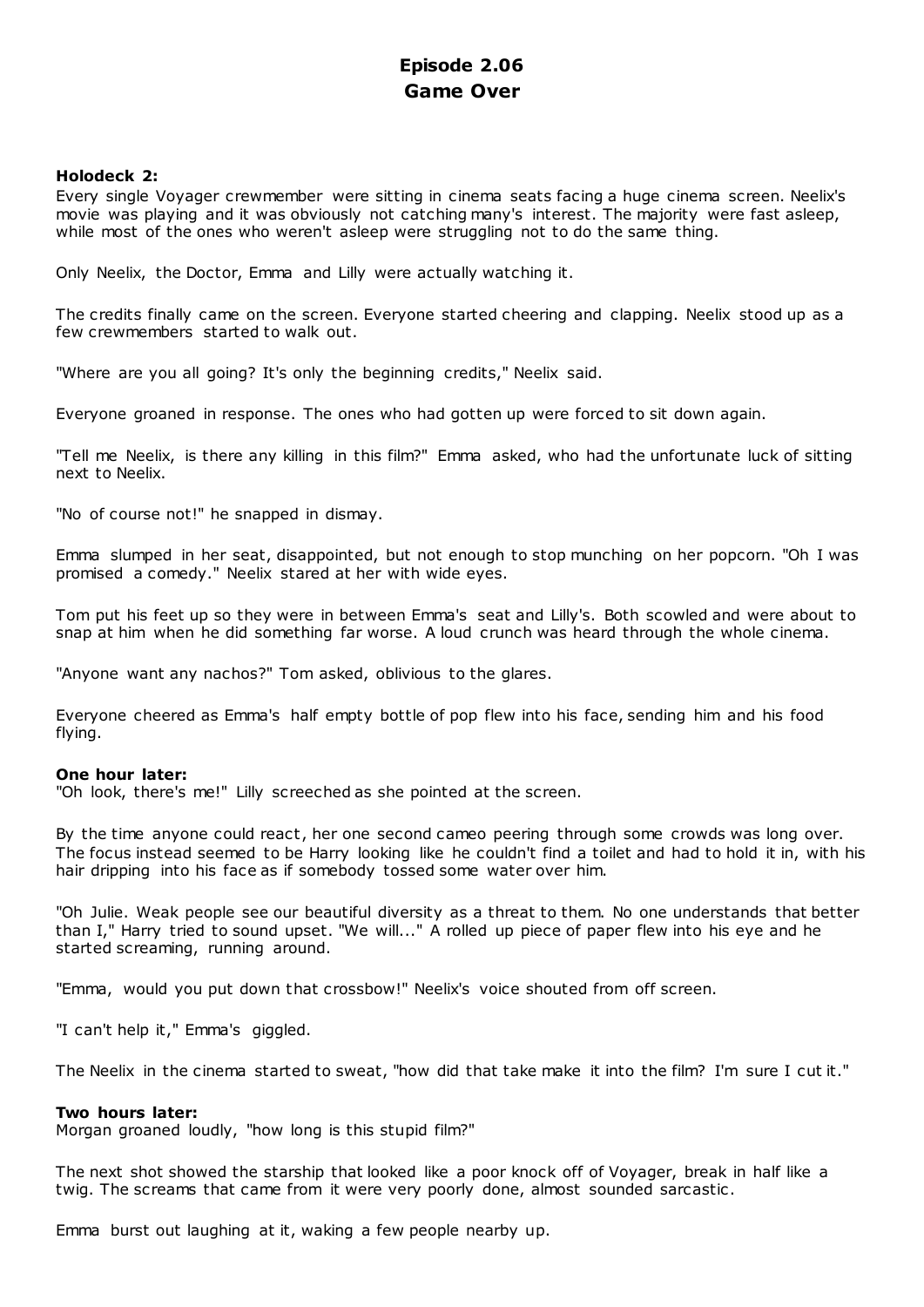Neelix wasn't amused, but mainly because somebody was constantly kicking his chair. He looked around to find it was Kiara. He turned to Morgan next to her. "It's nearly finished."

"But it's been three hours. Why are films always so long?" Morgan whined as she slouched back in her chair. Something heavy slammed into her shoulder. She looked down, ready to smack whoever caused it until she noticed it was James' sleeping head. "That's it. This film better end before he starts drooling on me."

"I thought that was Craig's job," quite a few people whispered.

"Hey I don't drool on her!" Craig pouted angrily from behind them.

The film finally finished. A cloud of dust overwhelmed the cinema as everyone rushed out. Neelix, the Doctor, and everyone who were asleep were left behind.

"Do you think I should write a sequel?" Neelix asked.

For some reason all that was heard were crickets as tumbleweed blew past the screen.

Neelix's eyes perked up, "oooh, that'd go great in my Leola fruit pie." He dashed off.

"So, how does that make you feel?"

If looks could kill, there'd already be a funeral. Jessie sat back in the seat, eyes narrowing at the suddenly nervous counsellor. "A little uncomfortable. I could do with a cushion."

"No, no Jessie. I was joking," the counsellor stuttered.

Jessie's facade cracked, she sniggered at him. "One of these days you'll make a good one, Andrew."

The counsellor, Andrew, breathed a huge sigh of relief and then smiled. "How many times? Andy." Jessie shook her head with a grimace. "Okay, worth a shot. So, seriously, how are you doing?"

"I managed an hour's sleep last night," Jessie answered.

Andrew tried to brighten his smile but it only appeared strained. "Oh, that's progress."

"Not really," Jessie mumbled, glancing down at her lap. Andrew waited for her to go on. A little over a minute later she meekly looked up, averting her eyes to avoid eye contact. "My pillow was waterlogged; it was either the nightmares or I'm crying while I'm asleep now.'

"I know it doesn't feel like it, but it sounds like you're getting better," Andrew said. As he expected he got a bemused expression back. "You're grieving, you're no longer holding it all in anymore."

"Grieving?" Jessie said, scoffing in disbelief. "I'm glad he's gone."

Andrew was taken aback. He leaned forward and quickly tapped on his computer. "Really? That's a bold statement. I thought he was your life long friend. It's way too soon to be..."

Jessie looked very flustered, "what, no. I meant Simon." Andrew froze, his face turned red as well. "I told you five times. I'm not trying to avoid him or push him away. I just need to sort my head out, which is why I'm here. Right?"

"Well," Andrew said hesitantly. Jessie's hardening stare in his direction made him rethink his words. "I didn't mean grieving in the conventional someone's dead or not around sense. You're grieving what you've lost."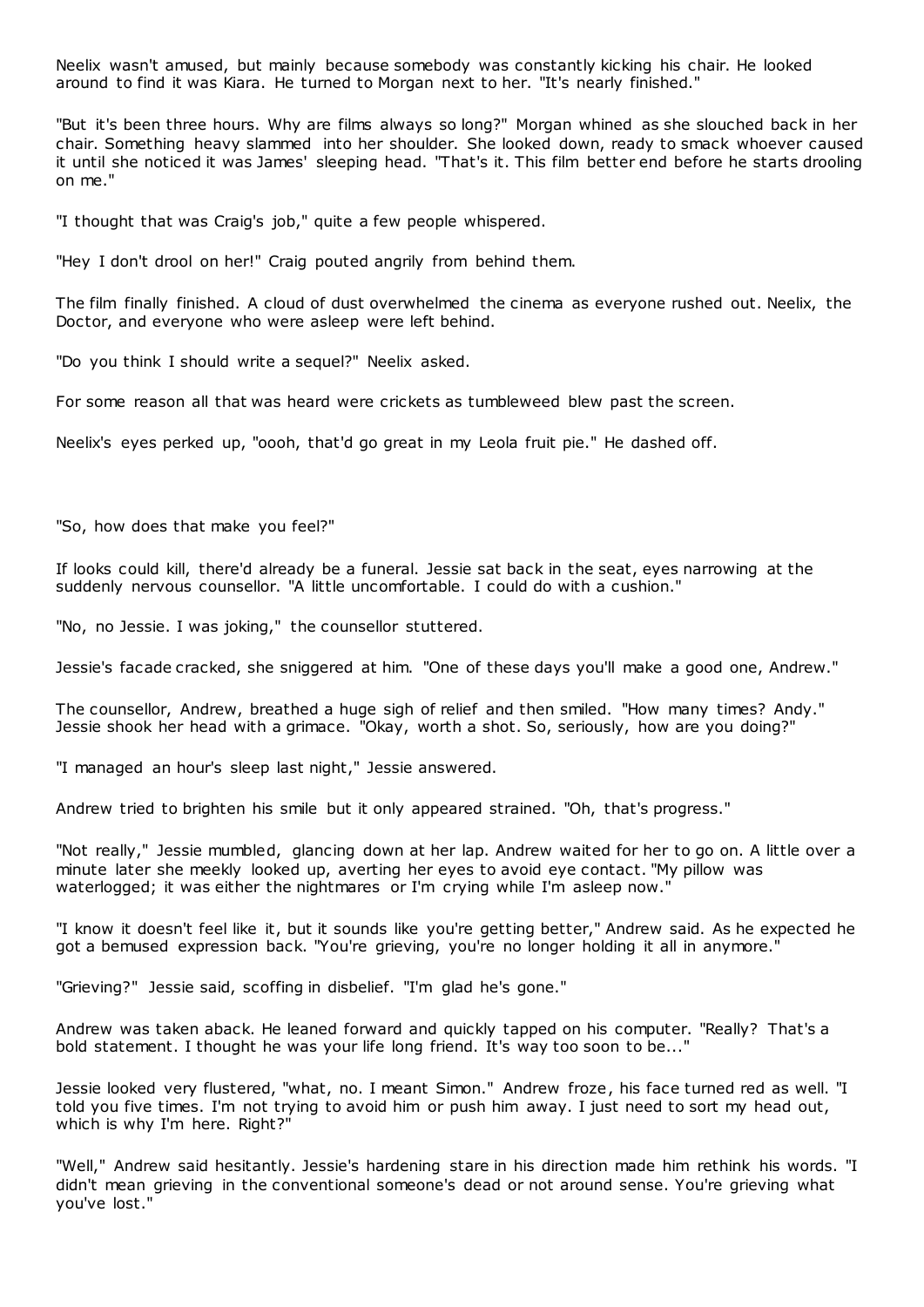"Lost?" Jessie said quietly, it was barely a whimper. She rapidly shook her head. "Please," she forcefully scowled, "this revelation, it doesn't have to change anything. All I want is to get back to normal."

"Is that what you really want?" Andrew asked.

"You know," Jessie grumbled, "that's more annoying than *how does that make you feel*."

Andrew gave her a friendly smile. "When was the last time you talked to your friend?"

"Maybe we should go back to talking about Simon," Jessie said quickly, shuddering briefly. "God, it's all his fault you know."

"Is it? You said there were incidents before he came here," Andrew said. Jessie flinched and looked away. "Have you talked to James at all since our last appointment?"

Jessie nodded, "sure." Andrew was silent, staring at her patiently. It made her groan, "he said morning, I said hi. It was awkward and I took my breakfast into my room. I hate it, I hate everything about this."

Andrew noticed the telltale sign she was trying to avoid crying, her turning her head away and pretending to scratch under her eye. He pushed a little box over to her. "Is it really Simon you blame this situation on?"

"What?" Jessie blurted out as her head turned to face him again, her eyes wide. "Yes, we were fine. I wasn't thinking straight, and James, he... I can't blame him. He did the right thing. I'm glad he did." A little bleep coming from her jacket pocket made her tense. She took it out and stared at it for a while.

"Hmm," Andrew said while nodding lightly.

Jessie sighed and tapped in the response; *I'm sorry, I'm on duty tomorrow.*

"I thought you were off tomorrow," Andrew said.

Jessie's head snapped up, her face red with embarrassment but her eyes were fiery. "Do you mind?"

"I do, but you mumble aloud what you write," Andrew nervously responded. Jessie mumbled some words, including swearwords as she shoved the PADD back in her pocket. "Seems to me like you do blame someone else for this. When you realise and admit it, I imagine it'll be a lot less awkward than it is now."

"I don't blame James. How many times..." Jessie snapped. She groaned impatiently, "I'm not mad at him, nor am I dodging him. You got it backwards."

Andrew quietly chuckled. "Do I? I never named anyone, that was you."

Jessie wasn't sure what to say to that. Her hands absentmindedly gripped each edge of her seat. She grumbled to herself, "well who else could you have meant?"

### **The Bridge:**

Since Harry was stuck in Sickbay for stupidly assuming the pie Neelix was serving was replicated, the night shift needed a new acting Captain. A compromise had to be made in the end.

"Yey, I found your ship!" Morgan yelled from the Captain's chair.

"Yeah, but I've already sank three of yours," James said from the first officer's seat.

Morgan narrowed her eyes so much they were twitching. "You're lucky this is my first time playing Battleship."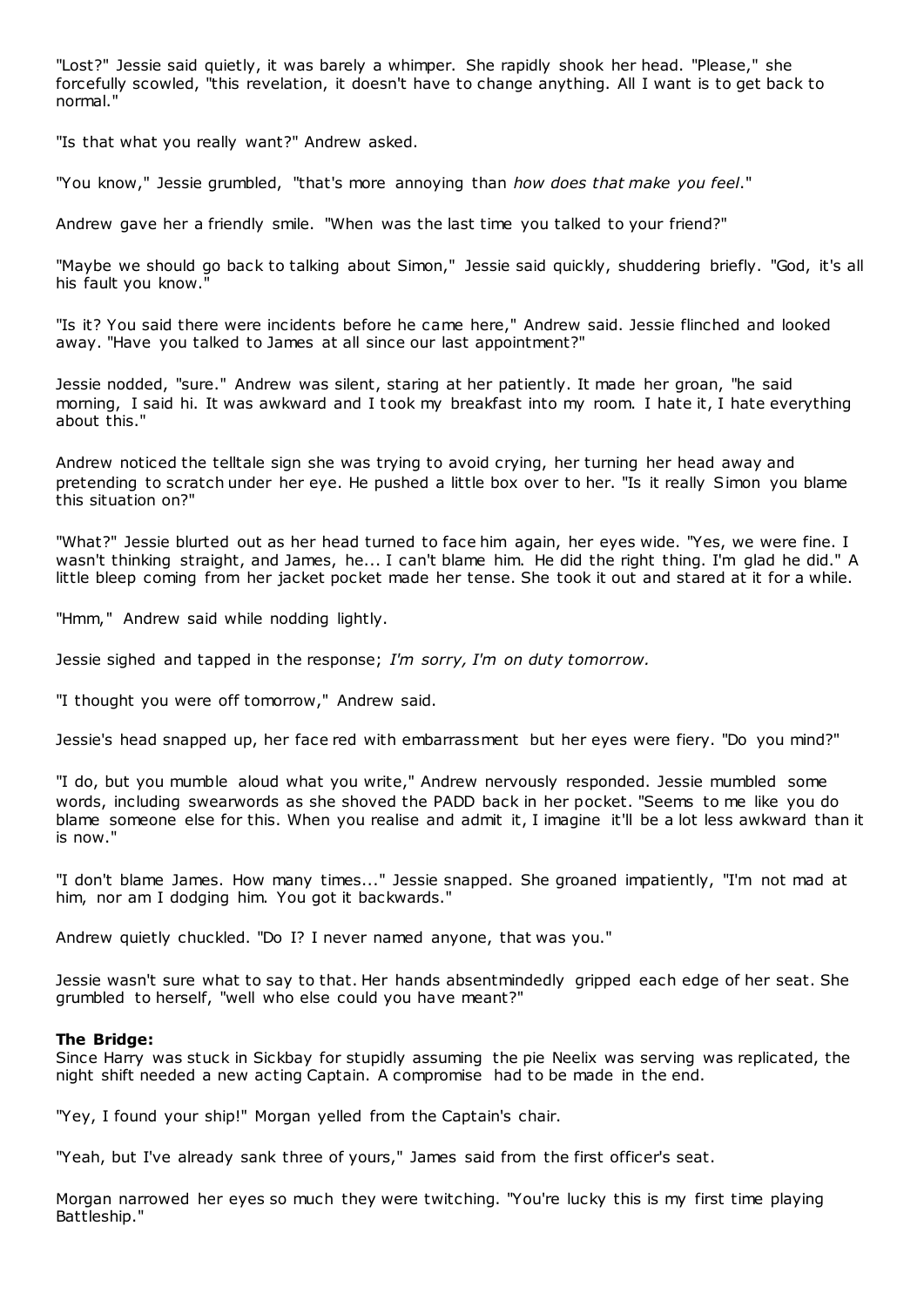James laughed at both her comment and her face. "You don't remember trying to hide the two piece ships in your hair when you were, well kid-Kiara?"

"No," Morgan answered slowly until she remembered. "Oh, I remember winning."

"I'm not surprised, you had next to no ships on the board," James said.

"I still got one of your ships, so there," Morgan said and she followed that with a tongue sticking out.

Little did she know Craig was watching from Jessie's usual station with the biggest pout possible. "It's not fair, Morgan used to like me."

He didn't realise he said that a little too loud until he heard a snort of laughter from the helm. "Keep dreaming, loser boy," Tani said, briefly looking over her shoulder at him.

"Oooh, is that the torpedo launchers?" a few people heard Emma say.

"Noooo!" most of them yelled, turning around desperately toward Tactical.

Morgan though groaned, "James..."

"Yeah, yeah," James mumbled, already tapping on the shared computer between the two command chairs.

"Aaaaw," came the immediate response from Tactical.

Morgan shook her head impatiently, "you may as well take over it."

"Why, because you can't cheat in a digital version of Battleship?" James chuckled.

"No, but you can. I'm onto you!" Morgan barked at him. Since it was her turn she poured over the screen, looking for anything unusual. Then she remembered, "oh crap. Tactical. Craig, you take over."

Craig's eyes widened at the mention of his name, he even blushed slightly. "Sure, anything for you Morgan." He ran over to Tactical.

James glanced over toward him with disgust on his face. Good thing too because for that he was treated to Emma giving Craig a knee between the legs and him toppling to the floor.

"Is that what you were talking about?" he asked Morgan in a whisper.

Morgan made a little mmhmm noise as she made her move.

"Are you almost done? I've got a Captain's seat to definitely earn," a bored Lilly at Opps asked.

Morgan laughed toward her while James made his move. "You haven't got a hope in hell, silly Lilly." Then she noticed one of her boats sinking, her face paled. "No, my submarine. I'll get you for that!"

James sniggered to himself, "next time don't park your ships all in one corner."

Lilly seemed to look smug after that. "The chair's mine," she whispered. The display before her flashed, she did a quick scan. The results she got were more confusing than before the scan. "Er, since when do we fly into storm clouds on random planets?"

Morgan and James shared a similar confused frown. Morgan bolted out of her chair to go to the helm. "What the hell, Tani?"

"On screen," James asked.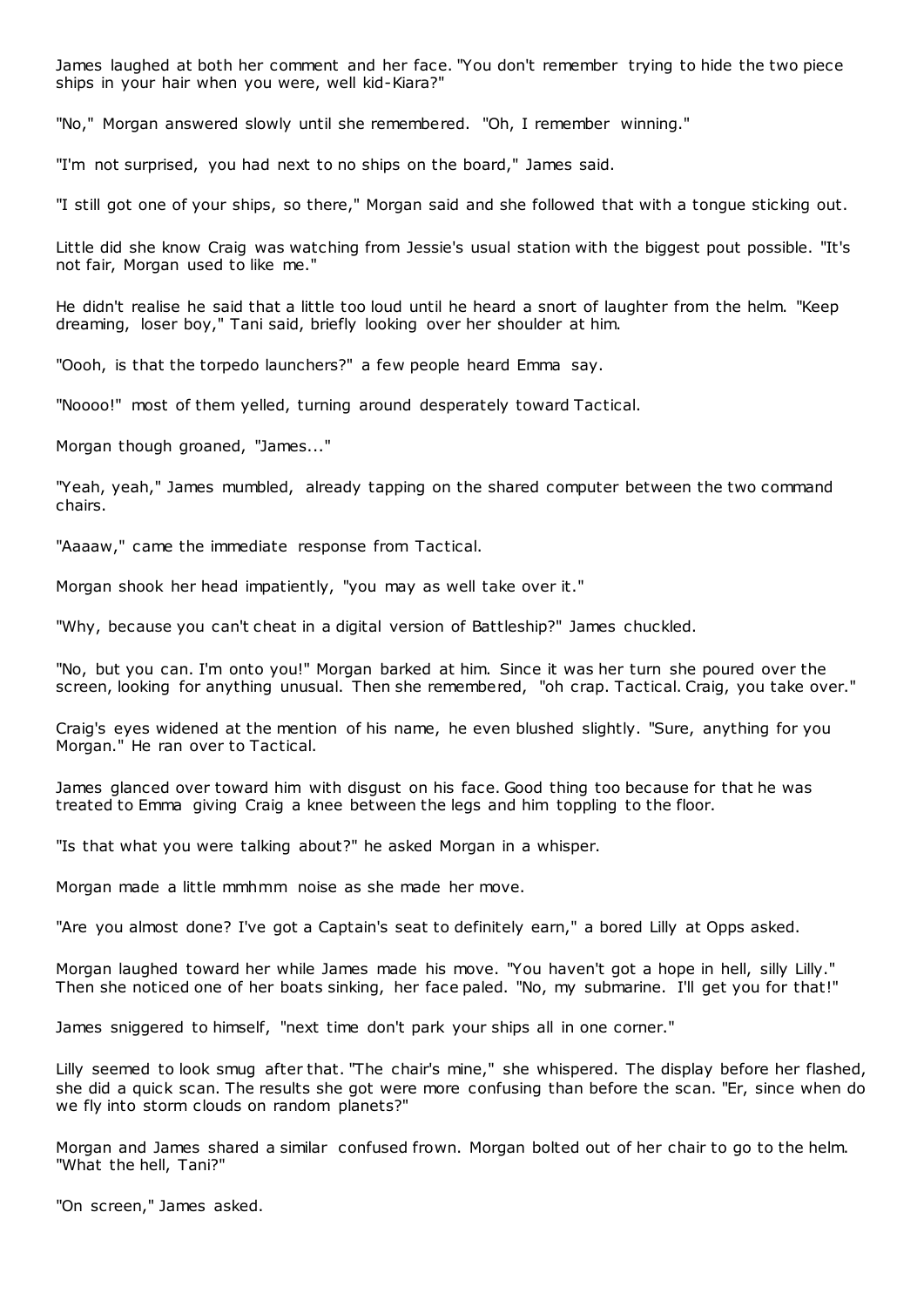"You haven't won yet," Morgan growled over her shoulder.

The viewscreen flickered on anyway. Just as Lilly said, the entire width of it was taken up my the curvature of a planet suffering from a large storm, purple in colour.

"I'm not that close. It's pretty," Tani protested. She noticed the alert telling them about the low orbit and storm, she laughed meekly. "Ok, that one's probably my fault."

"Which one, because I'm sure flying next to a pretty planet is at least," James groaned.

Tani coyly smiled while her back was to everyone. She giggled as if he complimented her. "Must be fate, I say."

Morgan rolled her eyes, "what are you talking about..." Tani pointed at the viewscreen. Morgan followed her finger, only then noticing the storm. Her jaw dropped and face turned white. "Oh crappie."

"We're too close, we've got to get out of orbit. I've never seen anything like this," Lilly said.

Morgan timidly shook her head, only James saw it since he was closest. He looked on, very concerned. He was about to make another order when the ship trembled.

"We can't," Morgan said at the same time, putting him off further. "I have a feeling I know the answer, but are there people on this planet?"

Lilly looked down at a different panel, got confused, then went to another panel. "Yeah, there's a colony. The storm's too high up to really bother them, they'll just get a funky looking sky."

"Won't be for long," Tani said.

Morgan leaned her hand on the back corner of Tani's chair. She was starting to look nervous as well. "Find us somewhere to land." Tani nodded.

"What? You heard her, the only people in danger are us if we don't leave," James stammered.

"That's not true," Morgan said. She turned on her heel to look him in the eye. "It's our obligation to help them."

James stared at her with a growing frown, he walked over to her as well. She tensed, and turned back to face the viewscreen.

"If that storm's going to threaten the colony, how is landing going to help them?" James asked.

"You really don't know?" Morgan groaned, partly rolling her eyes. She turned her head slightly to barely look over her shoulder at him. "I guess you'll find out soon enough."

"Tani?" James hesitantly said.

Tani moaned and glanced up at Morgan, trying her best to look sorry for herself. Morgan widened her eyes, mouthing no. Then she reached over to press something on the helm. Everyone heard the telltale sound of the landing struts extending.

"Oh yeah, that's a good idea," Tani laughed her nervousness off.

Lilly glanced between Morgan and Tani at the helm, then James, getting more annoyed by the minute. "Um, can anyone see that thing coming from the storm on the sensors? Cos I'm not too keen on landing when..." The ship rumbled, telling her she was too late. James though turned to stare at her quizzically. She shrugged, "I dunno, a mass of energy emerged from under the storm. It's heading our way."

"What?" James snapped.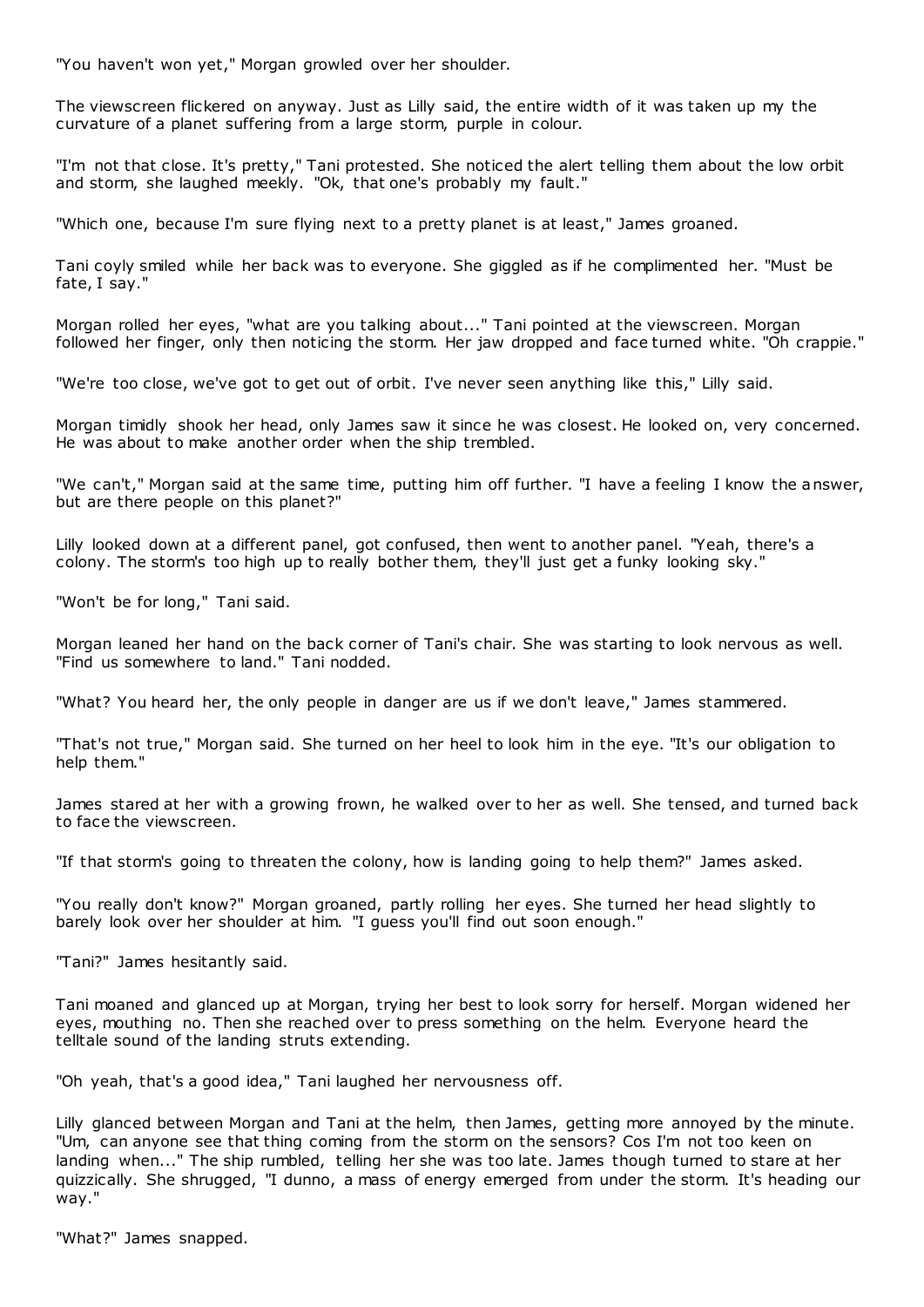Morgan walked over to him looking surprisingly calm. "Relax. That's normal."

"I know you're a Voyager kid, but this isn't actually the definition of normal," James muttered.

"Twelve seconds till impact," Lilly cringed as she clung to Opps.

After ten seconds a purple light engulfed the entire ship.

When the light faded everyone found their previous surroundings had vanished, replaced by a massive empty room. They also noticed a lot more people were standing around them than before. People who had been sitting, lying down, eating had to get up off a cold steel floor. Anyone who were sleeping at the time were roused by the confused conversations all around them.

Kathryn was already annoyed until she noticed she was still in her night dress, which had averted a few scared for their lives eyes. That didn't save some, a few were death glared into shivers.

"Where is..." she growled, looking around for her target. Once found she stomped over on her bare feet to them.

Morgan noticed her and winced, "uhoh, grounded time."

"Morgan, James..." Kathryn snapped. Lilly attempted to slink off. "Tilly!"

"Um, it's Lilly," Lilly grunted.

Kathryn scowled, she'd forgotten Lilly was one of the rare few that found her glares funny though. "What the hell have you gotten us into this time? I made sure to arrange this detention night shift in the emptiest sector we've seen in months. If some racist aliens stop by, I swear to god...'

"Don't blame me, I just wanted to play Battleships," Morgan said innocently.

James almost blew her cover with his facial twitch in her direction.

Lilly though was less discreet, "no, I recall you telling Tani to fly us into this."

Tom was the next to find them. He either hadn't noticed he was still in his boxer shorts and food stained t-shirt, or he didn't care one bit. Anyone who clapped eyes on him started to smirk. "What exactly is this?" he asked.

"It's called a Game Cube," Morgan quickly replied. She expected the blank stares, still she sighed in frustration.

James frowned, "a Game Cube? That sounds familiar."

"Oh good," Morgan groaned.

Tom nodded, eyes lighting up. "Oh yeah I used to own them all, I loved vintage anything. I had the Game Cube, the Wii..."

Everyone chose to ignore him, which he didn't notice.

"Doesn't look very game like to me. Where's the ship?" Kathryn snapped.

"Well, it won't yet. Voyager's safe as well, if we win," Morgan answered. She had a quick scan around. "We just have to wait for it to tell us what kind it is."

"Switch U3D, Xbox Minus 180, Playstation 10K," Tom continued to ramble.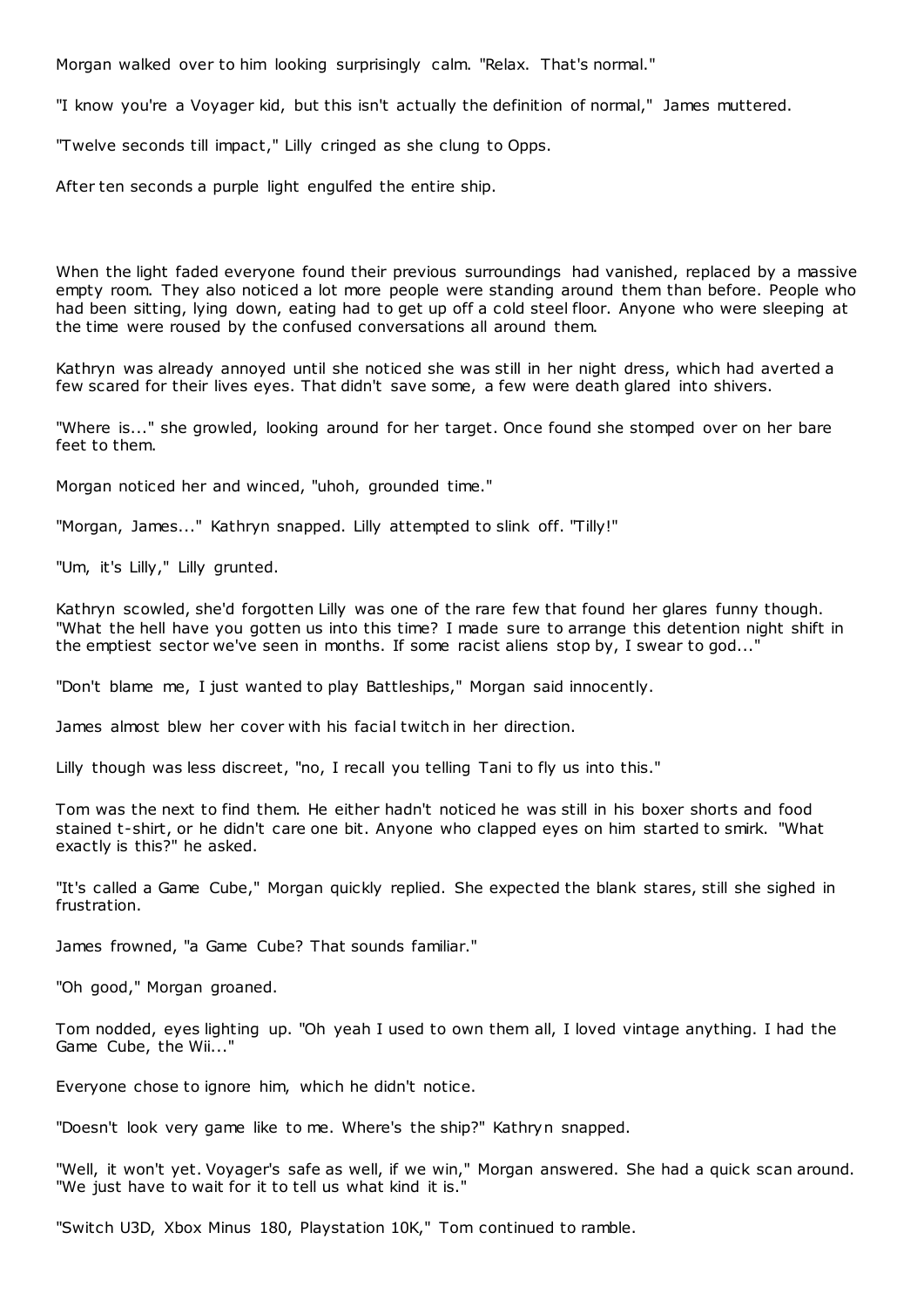Fortunately a computerised voice echoed all around them. *"Game loaded. One on one creature knockout challenge. No time limits, seven players, one creature per entrant. Whichever side wins four matches wins the game."*

"Creature knockout?" Chakotay chewed on both words.

Morgan started to feel nervous again, "oh had to be, didn't it?"

The voice continued, "anyone who wishes to represent the players, report to the menu to gain access to the arena."

Before anyone could ask, a massive square shaped console appeared in the middle of everyone. At first glance it appeared to be blank, but when anyone approached it a little light beam would scan them and display a faint hologram of them above the console. Naturally everyone near it backed away quickly.

Morgan and Tani headed over to it. "It's all right. We've seen this menu interface before," Tani said.

"Yeah but there's only two of us this time. You know what happens when the AI fills in for the players," Morgan said to her.

Chakotay cleared his throat from behind her. "Would either of you be kind enough to explain... well anything."

"Um, think of it as a holodeck," Morgan improvised with an awkward smile.

"Yeah sure," Tani laughed and nodded, not sincerely. "A holodeck that kills you when you lose."

Morgan glared at her exactly like her mother would. Tani averted her eye. "We won't die. We have the failsafe frequency."

Anyone standing near Kathryn could see she was ready to blow; eyebrow twitching, hands on hips, stoney, tightened face.

Chakotay decided to ask for her. "I assume that winning gives us back Voyager, right?" Morgan nodded with a nervous smile. "Okay. So what's a creature challenge?"

"I assume this is where Neelix's stews will come in handy," Tom commented.

"They're... holograms of various different creatures that can fight at your command. We have a few we've used in these before," Tani said.

"Oh like Pokémon," Craig cheerfully said on approach.

Both Morgan and Tani glowered at him, stopping him in his tracks. "No!"

Morgan let out a sigh to calm herself, "they usually represent your inner self, so it only listens to you. We got ours at some stupid forest place with even stupider challenges."

"I know it," Tom and Craig both said, almost in unison.

Morgan and Tani looked at them shocked, they also noticed James seemed to recognise it too.

"You do? So did you get some of your own?" Tani asked.

"You mean those things we used to fight that Q on the holodeck a few years ago?" they heard Jessie ask. They couldn't see her until some tall guy was pushed out of the way, then she was able to approach the others. "I remember Harry's being a frog, and Tom's..."

Tom panicked and waved his hands in front of himself as she approached him. "Haha, no no, no need to mention my awesome fire dragon. I don't want to brag."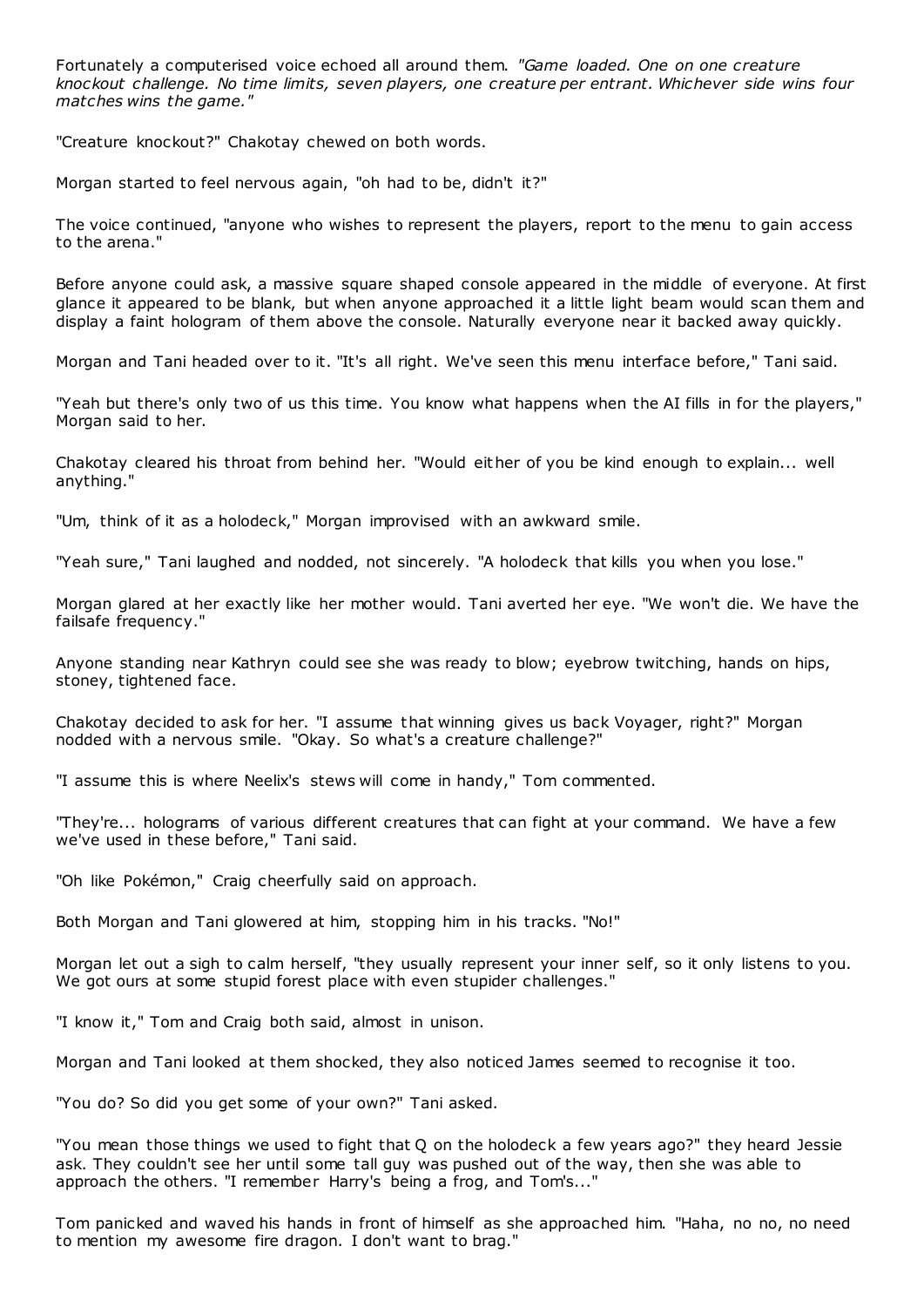"You mean your wife's fire dragon?" James said with a slight smirk.

"Ok. Somebody go find Harry and B'Elanna..." Kathryn started to order.

Chakotay winced, "Harry's probably still got a *furball* lodged in his throat."

Kathryn shrugged it off, "bring him anyway. So, how do we use these creatures?"

"Easy. You will them here, they'll come," Morgan answered.

"Even though they're apparently holograms gathering dust in our main computer, okay," Tom sounded very uncertain. He got a couple of questionable frowns from the two teen girls. "What?"

Tani passed a side eye to Morgan, "holograms? That would explain..."

"No, it does the opposite," Morgan said, trying to repress a cringe. Fortunately for her Chakotay returned with B'Elanna. "Okay we got seven players then."

James glanced between them and the others, "maybe we should wait until someone finds Harry."

Tom nodded furiously, "I can't believe it, today's the day I agree with James."

B'Elanna's growl froze the helmsman on the spot, she scowled at him and James for the same amount of time to be fair. "What, because I'm pregnant I can't tell some Digimon what to do?"

"Digimon," Tani said thoughtfully, she turned to a twitching Morgan, "that sounds like a better..."

"Harry can't talk, B'Elanna's in," Morgan blurted out, choosing to ignore the frowns coming at her from James and Jessie. "Let's go get logged in," she hurriedly turned back to the computer.

"Hey hey, they were summoned by thoughts. Harry can still play," Tom pointed out. "We should be choosing which monster has a better chance of winning."

Not long later the seven chosen players were teleported inside a paved sports stadium, blocked at the sidelines by glass. Tom remained behind with the rest of the crew, pouting huffily to everyone else's amusement. A giant screen showing the inside of the stadium replaced the console so they could watch.

*"Beginning Creature Knockout Challenge, Round One,"* the computer voice said. A hologram loaded at the opposite side of the stadium.

"So, about the killing us if we lose, um..." Craig said very nervously. "I'm going last."

B'Elanna frowned intensely, scaring him into becoming an inch or two shorter. "It kills us if we lose at Totally Not Digimon or Pokémon?"

Morgan sighed impatiently. "It won't. I'll activate the failsafe frequency if we lose. We'll win so it doesn't matter."

"So with a failsafe, we don't need to worry about winning then?" Craig sighed in relief.

*"Player One selected; Tani Henderson."* Tani barely had time to look worried, she was transported to the other side of the glass.

"No, we do. The failsafe only allows us to survive the trip back to where the Game came from," Morgan said.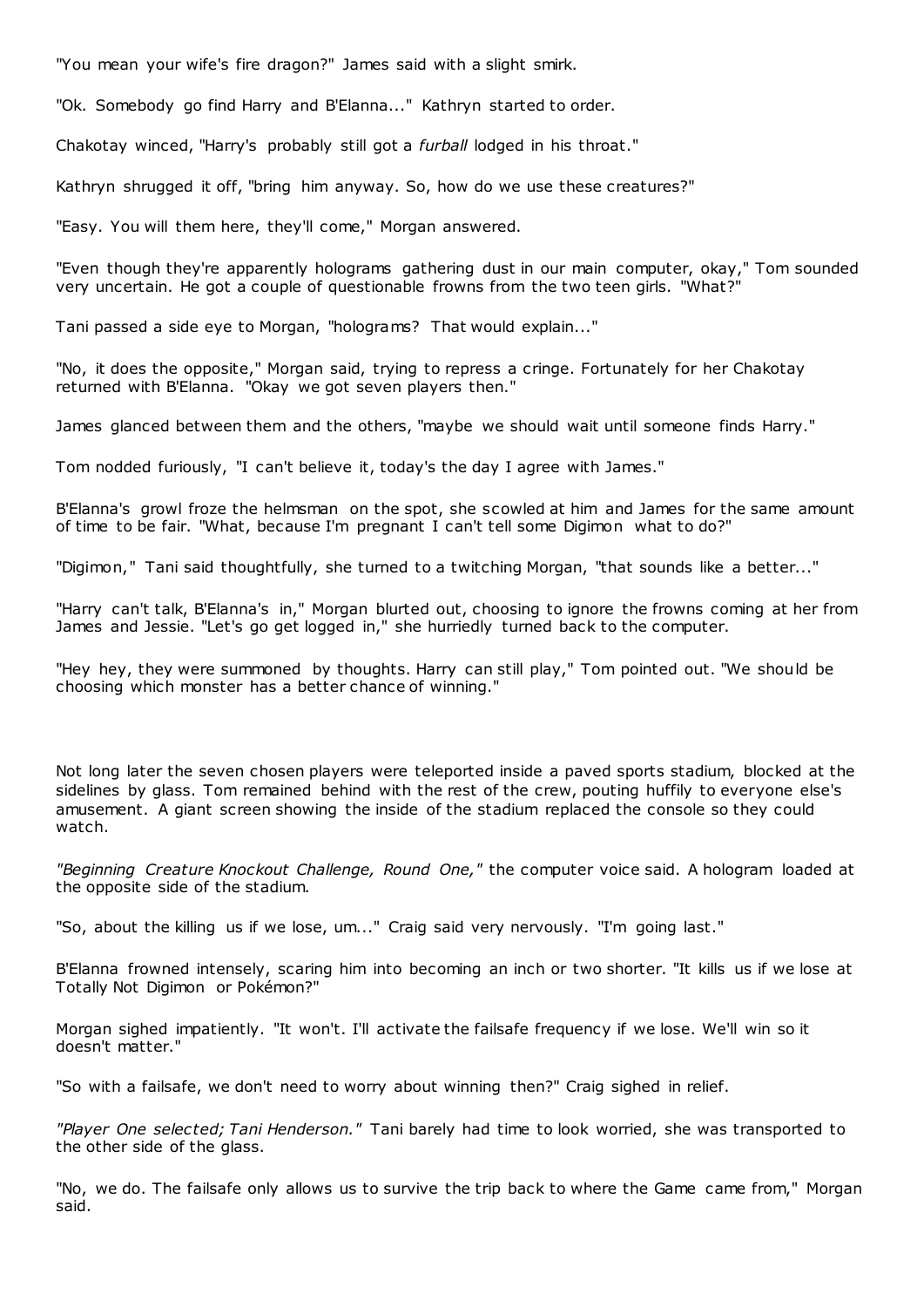"Which is?" James asked as if he didn't want to really know.

Tani meanwhile watched the hologram opposite point in her direction. Its shadow distorted, then began to emerge from the ground. Tani smiled when it formed into what looked like a 3D shadow of a large rodent.

"No problem," she sneered. Closing her eyes, she swirled around while raising her right arm. Her shadow rippled, expanded and grew by her feet into something with spikes all around it. "Lets do this Star." B'Elanna and Jessie noticed Morgan shake her head quickly.

*"Round One: begin."*

Tani's star shaped shadow span around in circles around its mouse opponent, which stayed on the spot, watching it with sparks of electricity building from its puffed cheeks. It bolted upright. Tani's dove from where it was, directly at it, spinning so fast the spikes couldn't be seen.

"Got it," Tani smiled.

Within inches of striking it, a flash of yellow light emanated from the mouse so strong Tani had to look away. When she looked back her own shadow had returned to normal.

*"Round One goes to the AI."*

Tani reappeared with the others looking sheepish. "I'm sorry guys. I thought I could outrun it."

Morgan smiled weakly at her. "It's okay. We've still got a few chances." She looked at the others, "it's a bit worrying that the computer decides who goes. Quickly, you summon the creature by t hinking..."

*"Player Two selected; James Stuart."*

"About it and," Morgan said at the same time. James was then spirited away like Tani had been. "Oh shoot!" she snapped, stamping her foot.

Tani laughed at her friend very nervously, she got a scowl for it. "I thought you said he..."

"I did, but Games are brand new to him," Morgan cut in.

B'Elanna coughed, "us." Morgan stared at her tiredly. "It's too late for him, but maybe we should get a fresher while he loses badly."

"Fine," Morgan groaned. She hinted for the rest of the players to gather around. They all did but Jessie, she kept a little ways back and watched the match start up.

Inside the arena, James was trying to remember how the shadow holograms appeared the first and last time it happened.

"By thinking what..." he mumbled at the same time his opponent unleashed their shadow. He remembered the faint outline of the creature, a four legged he assumed dog with pointed ears. Thinking it made it form in front of him and assume a battle stance.

Only then he noticed his opposing shadow. Its heaving lower half shaped like an overgrown potato, pointed arms, its lack of a head, a fluttery leaf shape hanging over its head via a thorn protruding from its back. It looked very familiar.

James tried to shake that off when his previous shadow split and morphed into the exact same thing, only his screamed in high pitch. He rolled his eyes, "oh you got to be kidding me."

"What's happening?" Jessie asked, getting the others attention.

Morgan ran over, her eyes widened to bulging. "How's he got two creatures?"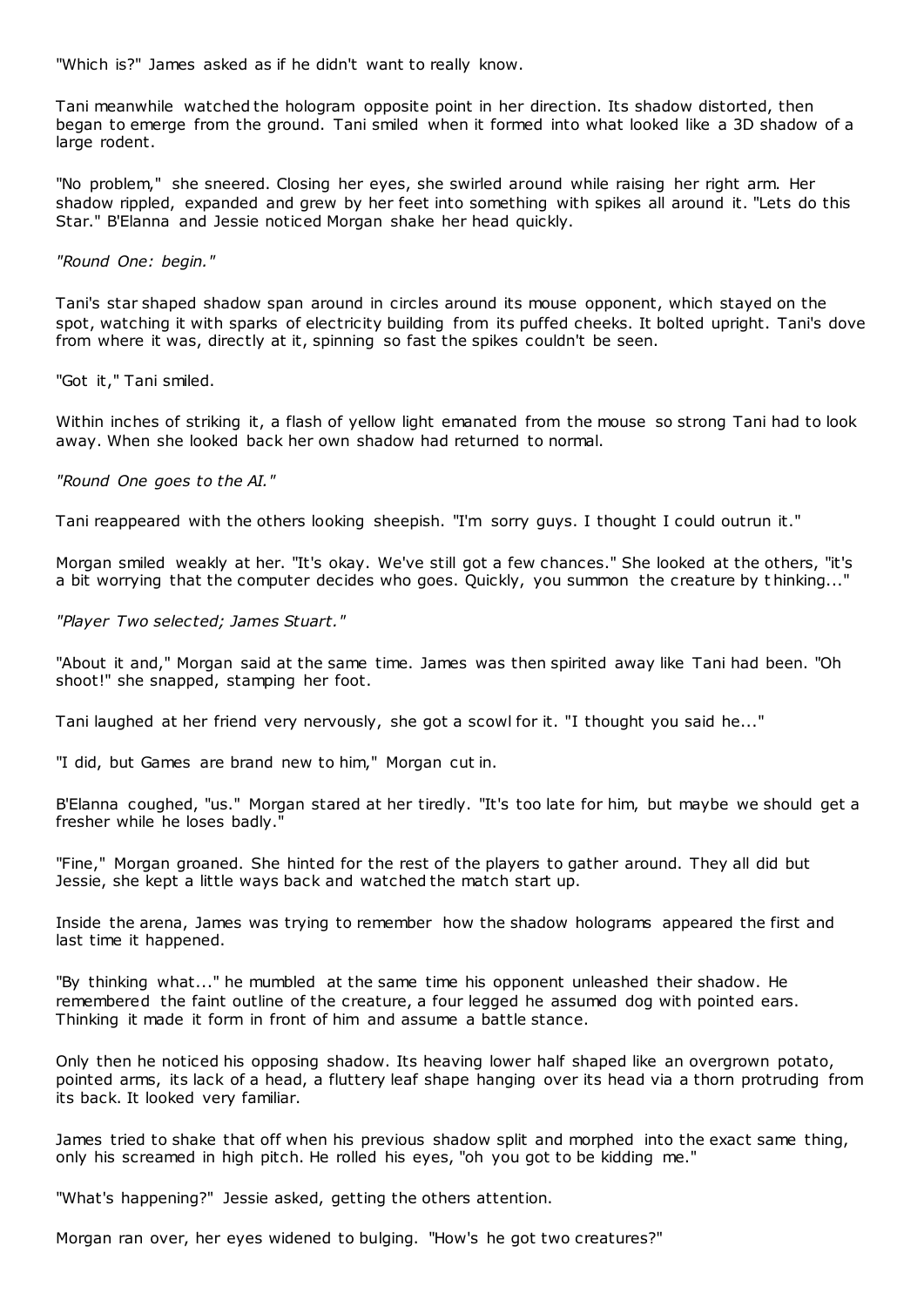"I don't know, we all got one," B'Elanna said.

Craig winced, "it looks a little like..." The others looked at him.

The second shadow lunged for the opponent's, while the original four legged one remained, looking as confused as James was.

"The evolved creature we found on Deck Thirteen. It seemed to be under James' command, until it ate Damien," Craig muttered.

Morgan frowned, "wait, what?"

"Take it back," Tani whispered.

Morgan shook her head, "how can he? He won't know how."

*"Player Two is disqualified. Round Two goes to the AI."*

Seconds later James was transported back to the others, still with the same confused look on his face. "Uh... what the hell?"

No one knew what to say to him, they didn't know either.

*"Player Three selected; Morgan Janeway."*

Morgan looked relieved as she was taken away next. "Finally. Let's do this." She hunched forward and pointed at the opponent. Her shadow turned into a large, overweight creature with bunny like ears. Jessie shuddered at the sight of it and turned away. Meanwhile Morgan's opponent appeared to be dragon shaped, making Morgan smile in relief and a little darkly.

"Oh good, I need some ice cubes for my drink later," she sneered. A powerful torrent of water shot out of her shadow towards the dragon. Halfway there it began to freeze. When it struck the opponent, the same happened to it. It dropped to the ground with a massive thud.

*"Round Three goes to the Player."*

Morgan reappeared amongst the others smiling a little too much. "And that's how it's done."

Tani stared at her friend blankly. "Ice cubes? And you call yourself a Janeway."

"Hey," Morgan protested and huffed. "What was wrong with it?"

B'Elanna shrugged, "maybe an iceberg to sink the Titanic joke would've fared better?"

"The what?" Morgan mumbled.

"The ship in Neelix's movie," James tried to say with a straight face. Despite B'Elanna and Craig staring at him as if he were an idiot and Harry smirking, Morgan took him seriously and nodded in understanding.

*"Player Four selected; Harry Kim."*

The smirk dropped off Harry's face in an instant. He made a little scratchy moan as he disappeared.

Quite a lot of awkward minutes passed in the arena as Harry stood, grimacing when he wasn't thinking things over.

"So, a frog huh? What type is it?" Tani asked. She got many blank stares in response. "Both mine and Morgan's are dual water types, mine's telepathic while hers..."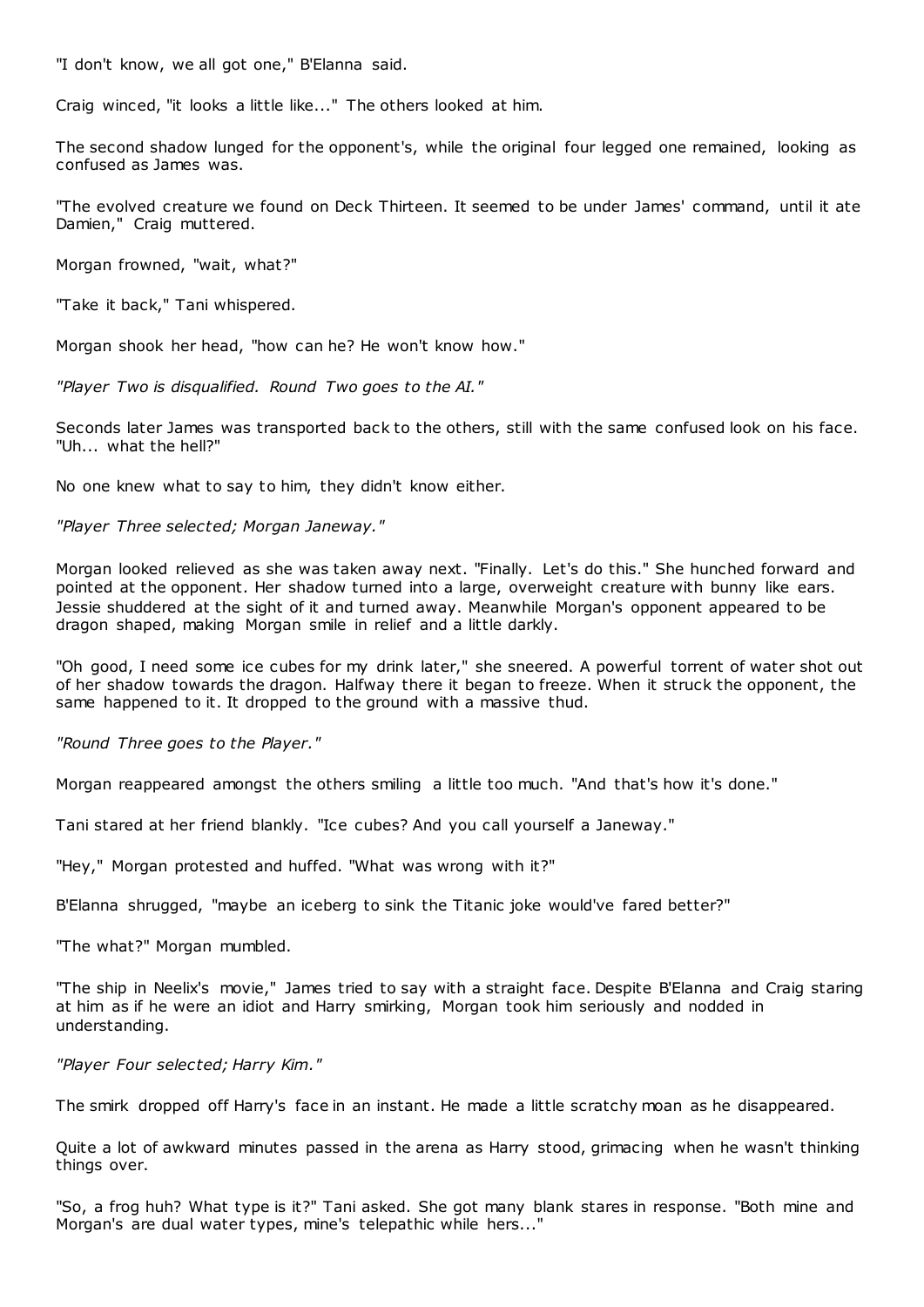"Ice," Morgan quickly blurted out.

Tani chuckled to herself, "another kind of dragon killer. I dunno what James's was, but the second one looked grassy."

Craig's face lit up, "oh it was like this Little Shop of Horror's thing. So yeah grass."

"And Harry's?" Tani questioned.

B'Elanna groaned but not because of what seemed to her like a stupid question, but the answer, "frogs are water creatures. How many types are there, two?"

Morgan thought about it, "about twenty, they sometimes add new ones. Water is most common, so... great."

The group turned to see if Harry had done anything yet. Fortunately his large, frog shaped shadow standing on its hind legs had been summoned, but nothing else was happening.

"Maybe... can you hit it?" Harry mumbled. The frog leapt out and tried to bitch slap its very sturdy, almost rock shaped opponent.

Morgan and Tani groaned to themselves, Tani covered her face.

Harry seemed pleased with that despite the other creature barely reacting to it. "Okay um, you're a frog, big tongues..." While he was mumbling, the frog extended its tongue to wrap around its foe, sparks flying from it.

"Oh crappie," Morgan said. Everyone but Tani glanced at her. "His looks electric ."

"So?" Jessie wondered.

Tani pointed at the battle, anyone who looked back noticed the opponent once more looking unimpressed by the attack.

"It's a rock monster, they're almost always grounded," Morgan explained anyway.

Harry was still thinking of what to do when the living boulder had enough and tackled his frog once into submission.

*"Round Four goes to the AI."*

Despite that Harry came back still looking pleased with himself. "That was kinda fun. Tom and I can make a fun holodeck program out of this game."

Morgan ground her teeth. "Whoever's next has to win or we're screwed. *Great job*."

"Correction, everyone next has to win. We're losing 3-1, and we only have three people left," Tani said with a touch of guilt in her voice.

Jessie and Craig both looked very nervous, all while B'Elanna looked more than up for that pressure.

*"Player Five selected; Jessie Rex."*

"Jess quick, what's yours?" Morgan quickly asked.

Jessie frowned, "I dunno, a cat..." She was gone before she could think of a type.

"Morgan," Tani said wearily, gesturing to her empty pocket. "What are we gonna use to generate the failsafe signal?"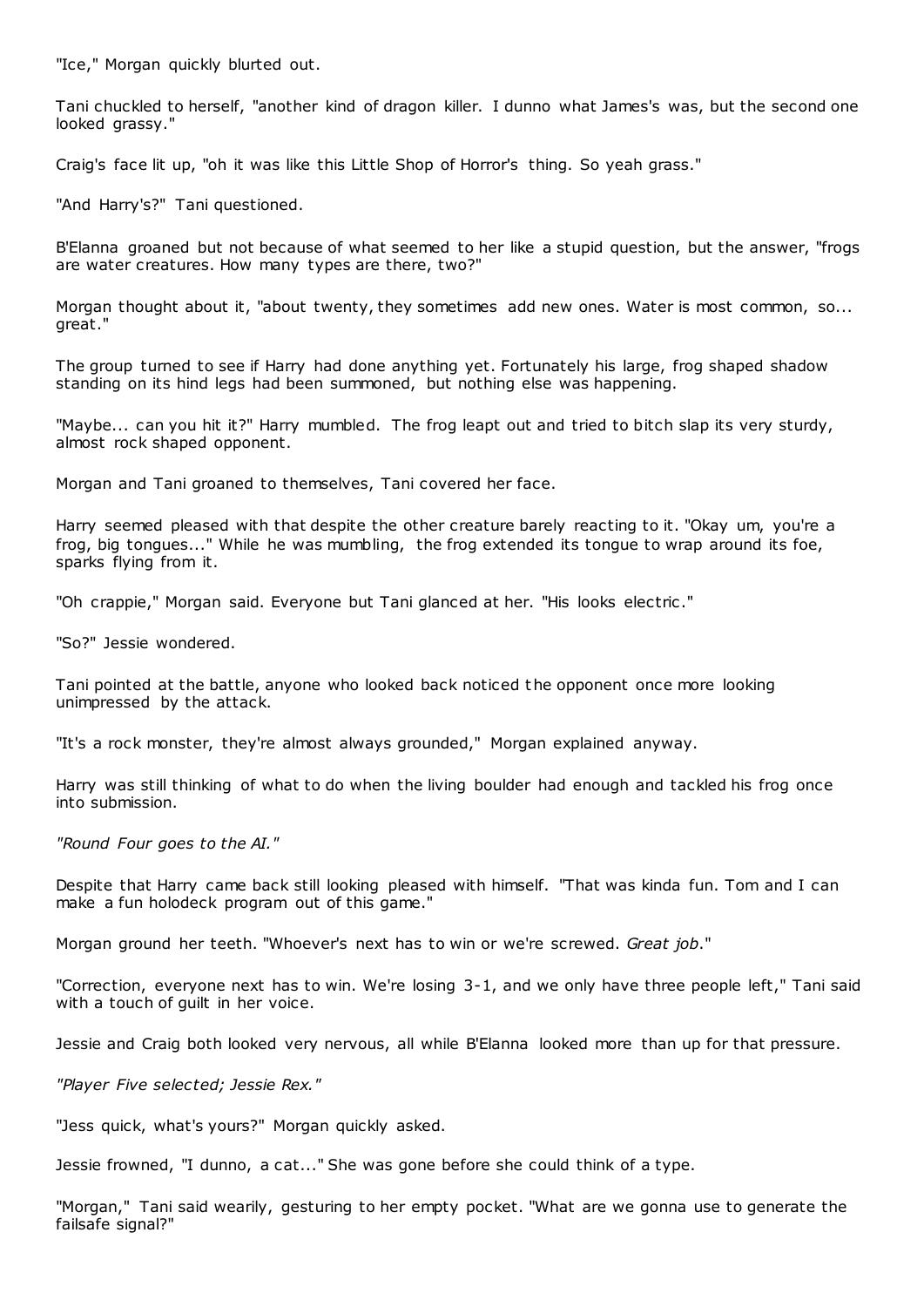Morgan sighed impatiently, "I dunno. Tricorders, commbadges. Maybe she'll do fine though..." Tani didn't look as sure, then she gestured her head in the direction of Craig. It wasn't discreet, he spotted it and pouted.

"I'll get on it," Tani whispered.

In the arena, a cat shaped shadow appeared in front of Jessie. Ahead of her looked like a walking tree, which distracted her a little from the pressure she was under.

The opponent charged at her shadow slowly, hers dodged out of the way in a flash. Jessie's face brightened up a little, "I remember what this does." Seconds later her shadow glowed and sparked. The other shadow shook it off as if it were nothing. It countered with a powder from its lack of head, showering the cat.

"What?" Jessie stammered as it dropped to the ground.

"Woah, woah! That's it?" Craig shouted in B'Elanna's ear accidentally. She shoved him away for it.

Morgan shook her head, "it must've been a sleep powder. Otherwise the Game would be over."

"Okay, how does she wake it up?" James asked.

Tani cringed, "blind luck? Maybe she can annoy it awake." She ignored the scowls and annoyed tuts she got for the comment, and knocked on the glass. "Hey, tell it about your new outfit!"

Jessie didn't hear her, she could only look on helplessly as the much larger shadow tackled hers over and over.

"Yeah that's hilarious. With advice like that, I can see why an experienced Games player lost quicker than all the newbies," James grumbled.

Tani froze and looked around at him, her face looking like she'd been slapped. That was replaced by annoyance when Morgan laughed, she assumed at her expense.

*"Round Five goes to the AI. Game Over, AI wins."*

Nobody had time to really react. A purple light washed over the entire arena, blinding their view. When it finally died down, most of the crew were wondering if their eyes were damaged from it when all they saw were the clashing blue and red of the energy tunnel they had arrived in.

Morgan glanced around at what seemed to be the whole crew of Voyager gathered around her and the others. "Well, we made it," she said quietly.

Kathryn cleared her throat aggressively. The people in between her and Morgan quickly scampered well away. "Morgan. You'd better have a damned good explanation. Where is this?"

Morgan briefly flinched at her mother's stare daggers and so looked off to one side. "Like I said; the failsafe frequency brings us along with the Game to its origin. It's been nicknamed the Games Matrix; where time has no meaning."

Tom looked surprisingly eager. "Oh really? So where's my bitching cars and boats, with my adoring family waving me off with tears in their eyes?"

Kathryn shook. Chakotay panicked and quickly thought to intervene. "That's the Nexus."

"And don't ask where your cool sunglasses and Kung Foo skills are either, for all our sakes," Craig said, gesturing his head toward Kathryn.

Tom rolled his eyes. "You lot, you suck all the fun energy out of everything. Fine, lets be miserable and terrified, shall we?"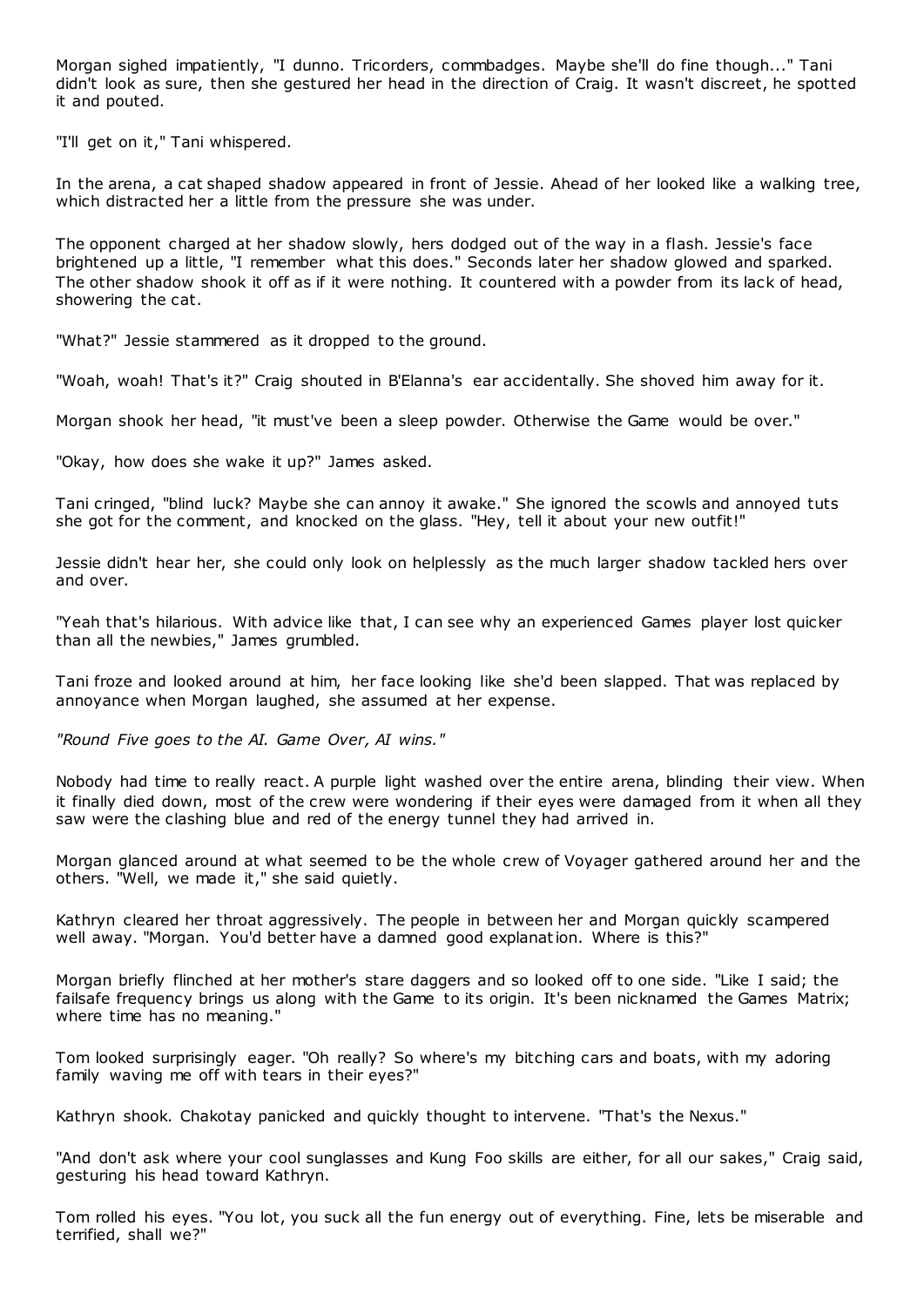Chakotay sighed very loudly, "what can we expect from this place and how do we get the ship back?"

"It's pretty much where the Games are made. The what we call AI use it to travel in between Games. Like a giant maze," Morgan answered. "They're not going to be happy that we're here."

"Why is that?" Annika scowled.

"Because this is their dwelling, their base of operations," a man's voice said from outside the crew's perimetre. He got most people's attention mostly because of his bleach blonde hair, but also because his features made him appear Human. He ignored that as he made his way to the centre.

Tani groaned in disgust, "oh god, it's our Watcher."

"The who?" Harry tried to ask through his sore throat.

No one really heard him, so Tom asked the similar, "the what? Sounds pervy."

This time Kathryn was going to say something, but the new arrival beat her to it. "I am one of the few remaining Watchers of the Games. I was born with the power to sense them, which aids the..." he cleared his throat, "people who play them."

"He used to train us when we were aboard the Borg Sphere," Morgan said.

The Watcher fixed the crooked glasses on his nose, smiling broadly. "While it is wonderful to see you and Tani again, how did you get here?"

"The last game, take a guess," Tani said with a touch of guilt.

"I see," the Watcher nodded. "I can sense that there is a Game compiling that'll return you to, not the same place you came from, but as close as you're going to get. Maybe a hundred lightyears or so."

"If it's in the right direction, that's not so bad," Craig commented.

The Watcher chuckled and peered over his glasses at him. "It's also the hardest game style we've encountered so far."

Morgan raised her shoulders anxiously, "you mean the Hunt?"

"I'm afraid so, though I've heard they're constantly changing the rules for it. I don't know for certain what you're going to be up against," Watcher replied.

Kathryn shrugged as if she didn't care, everyone around her assumed she wasn't surprised. "So harder than shadow rock, paper, scissors?"

"It's the most dangerous at least. A team of anywhere between ten and fifteen players are pit against twice as many AI. One team must be eliminated for the other to win," Morgan explained.

"You mean killed off?" Tom stuttered.

Kathryn's eyes unconsciously drifted in Annika's direction. She noticed and wasn't amused.

"Not really. The Games themselves can't kill you, until you lose them. You can be injured though. What counts as elimination could be anything from three or more hits to knocked unconscious," Watcher answered.

"Usually, if not always unconscious," Tani added on.

The Watcher clicked his tongue disapprovingly. "No, one Hunt I watched over used a lives system. You were knocked over, or out I suppose, too many times you'd be kicked out."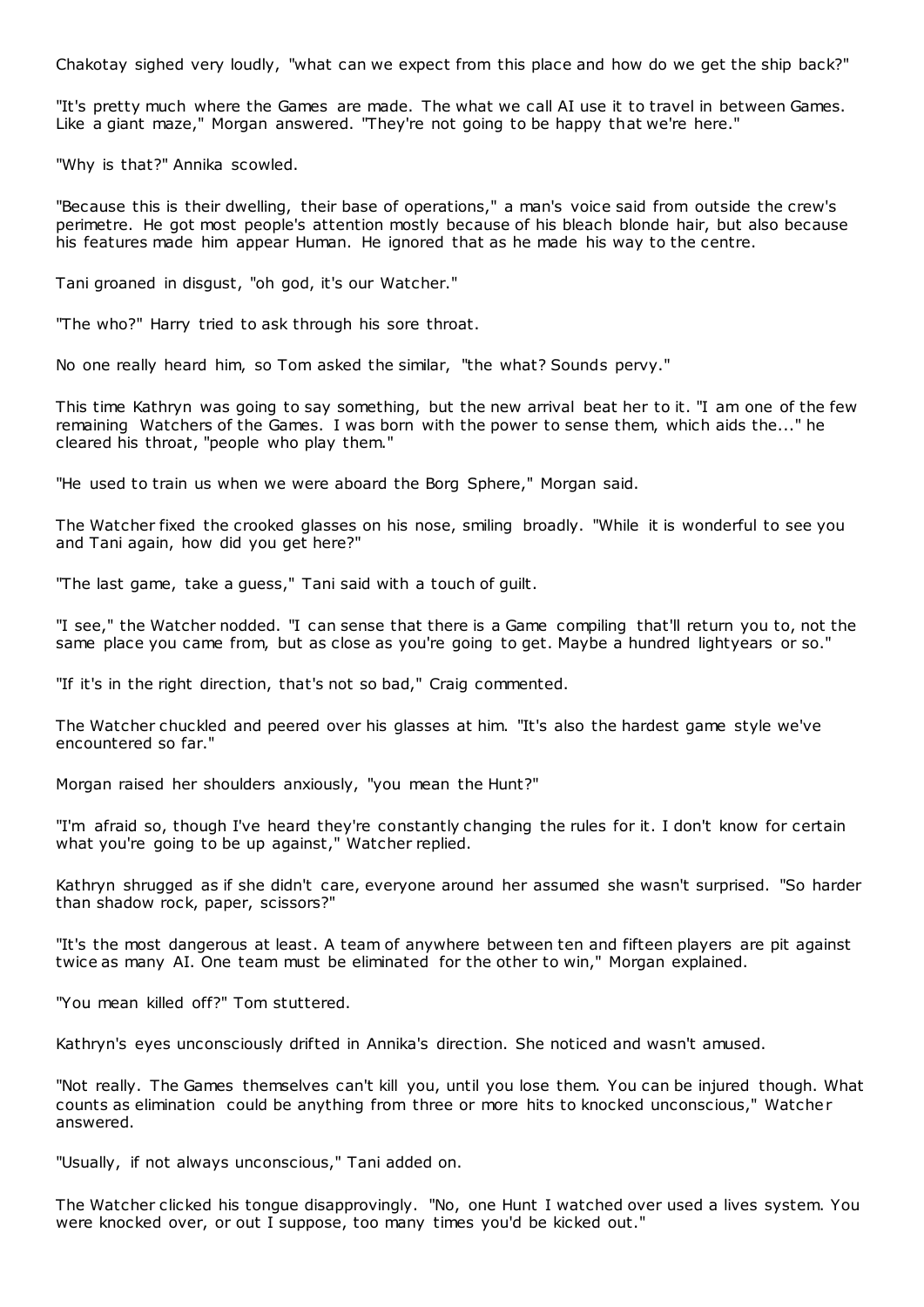"I thought they were meant to be rare," Morgan said uncomfortably.

"I've noticed many of the more physical games over the months, while mundane puzzle or adventure styled ones have become the new rare. We used to get less of them than the Slayers to fight them, which by the way, I'd recommend," Watcher said.

Morgan rolled her eyes and looked away. "Oh, not this again."

Kathryn frowned, "what?" She pointed an icy stare at the indifferent Watcher. "My sixteen year old daughter's not going in some death match. We'll find another way."

The Watcher chuckled patronisingly. "I wouldn't dream of it." Morgan flinched and tensed her shoulders. "Morgan has the gift, no doubt, but she's not ready for such a thing. Too delicate, too soft, too compassionate, too human."

"Clearly you don't know Humans," Tom commented.

"Or Morgan," James added on.

Morgan pointed a narrowed eye stare at him, making him laugh quietly. The Watcher followed both his voice and her stare.

"You made it quite clear last time," Morgan said without looking at the Watcher.

Chakotay discreetly turned his head to one side and back. "Then why mention it at all?"

"No reason," the Watcher said flippantly, "except a naive thought you'd have someone else up your sleeve. I'm afraid we'll have to make do with what we have." He turned towards Morgan once more. "Might you have any suggestions?"

"Why ask me?" Morgan muttered while giving him a bitter side eye. "You always know."

"Hmm," Watcher sighed. "I thought you might have some thoughts before I do. Very well. Whoever is in charge, might I have your permission to train a select group to take part in this Game?"

Kathryn folded her arms tightly. Chakotay and Tuvok waited for her to ask their opinion, even thought they knew better. "If there are no Games close to where we were, or closer to the Alpha Quadrant." She was put off by the Watcher's obnoxious snort.

"The only risk as I understand it, is a risk of injuries and ending up back here," Chakotay said. He got a few nods. "If it's our only way..."

"It is. There's no other way out," Tani said grimly.

"And the longer we stay here, the more likely it is we'll be targeted," Watcher said, swirling around on the spot and looking at everyone. "Hmm, it might be a long shot, but I think a place nearby looked big enough to hide this crew. My trainees will remain here. The rest shall follow me."

The Watcher looked upon his fourteen new students, as well as Morgan, studying them carefully.

"I thought you weren't invited," James whispered to her.

Morgan smirked, "that's never stopped me before."

"That remains to be seen," Watcher said to her annoyance. He began to pace along the line of people. "If you want to stay safe in the Hunt, first thing is you must overcome your fear. Your compassion for others will cloud your judgement. These are not people you are killing, they are insentient pixels programmed to kill you with no hesitation."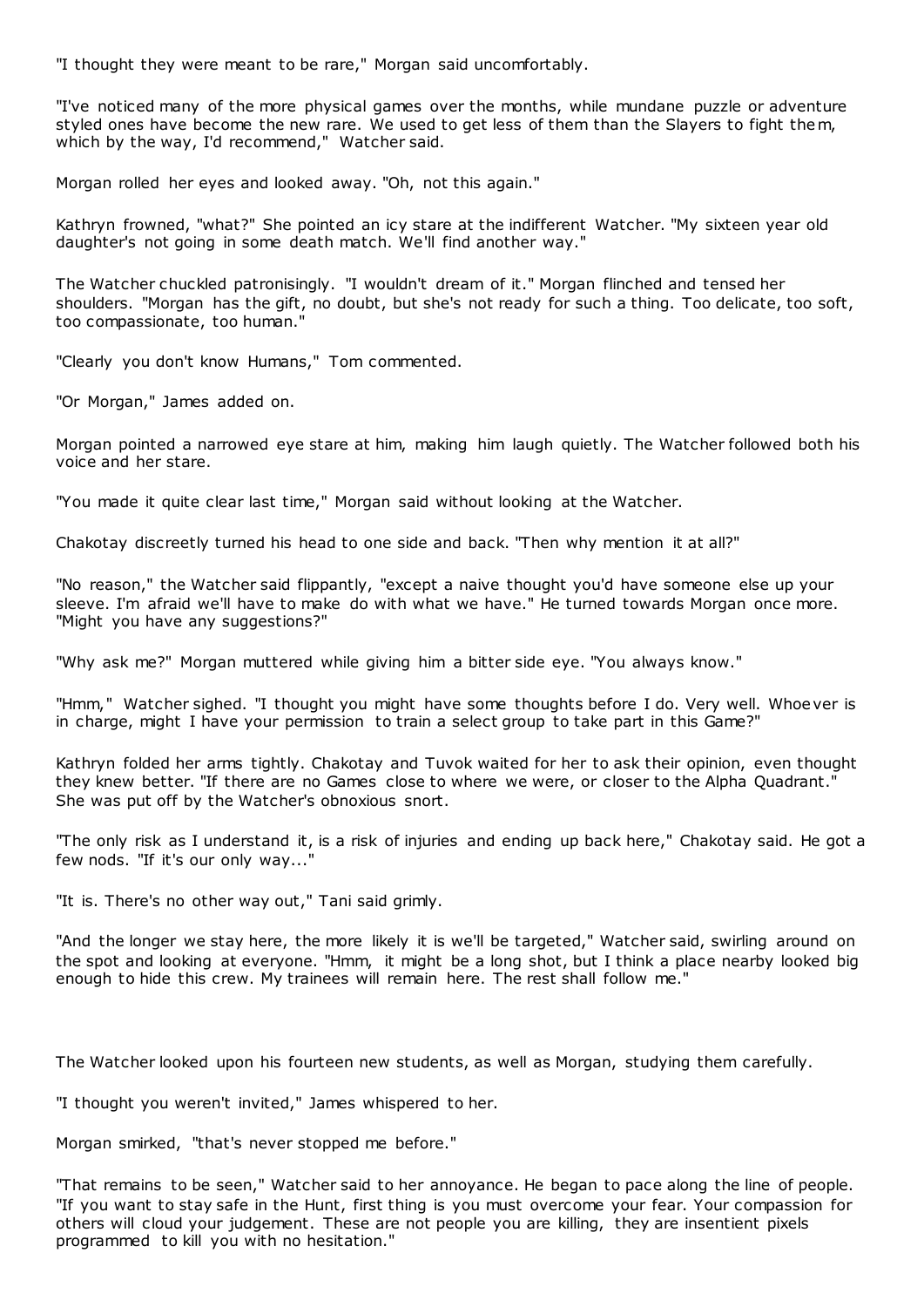Sid nodded furiously, "good, good. I'm liking this so far." A few people groaned.

"Yeah, we're not bringing him if we want to win," James said while Morgan stared at the strange guy on her other side.

The Watcher shook his comment off and continued, "you must be ruthless, show them no mercy. If they see that fear, that hesitation, they'll take advantage of it. Anger will be your ally here. It's powerful, it takes over the many other emotions that'll hinder you. You must learn to use your anger as a tool or weapon. Without it, you will not win."

"Well this should be no problem. Just send James, Jessie, Morgan and Janeway without a coffee in and we'll win in record time," Tom sniggered.

"That'd only work if you were the AI," James commented. Tom scowled.

Jessie then wondered why she was stood next to Tom. She pointed her thumb at him, "why did you pick him?"

The Watcher only gave her a shrug as an answer. He noticed Sid putting his hand up.

"How high is the injury level in this thing? Are we talking boring paper cuts or will it go up to first degree burns, or more?" Sid giggled.

"Um. It... depends," the Watcher said. "Perhaps you should sit this one out."

"Oh, what if the AI chopped off someone's head? Would you still have it when the Game ended?" Emma asked.

The Watcher looked like he was regretting his earlier idea. "Yes, but you'd have the scars from it. Does anyone have any questions that are relevant to winning?"

"Are there any weapons or tools that'll assist us?" Annika asked.

"Excellent question," Watcher beamed, Annika looked smug in return. "Most Hunts allow you to pick a weapon before logging in. Only one so far hasn't done this."

"Chainsaws?" Emma squeaked.

The Watcher frowned, "that's not a weapon." Most of his trainees laughed nervously in response. "If that's all, I must get started. First, I will choose suitable training partners that match your skill level."

Everyone looked at Tom, his head darted around as if he were being accused of something. "Oh," he said in realisation, "there are fifteen of us."

"That's all right, one will train with me," Watcher said. "First, perhaps Morgan can train with Tani again..." He frowned, confused. "Where is she?"

"Yeah um, she didn't want to come," Morgan said, sounding a little put out. "That's why there's an odd amount."

"Oh," the Watcher didn't sound concerned, "no matter. Lets see." He scanned the line a few times. "Chainsaw girl and..." He stopped in front of Annika. "You two are polar opposites." Annika sighed in relief, Emma pouted. "However, a match up like yours can prove fruitful. One could stand to learn some new tricks, while the other..."

"Is chopped to pieces. Again," Morgan commented.

Annika sent a dark stare her way. "Yes, thank you for reminding everyone of what you did to me."

"Oh my god, it wasn't me, it was the ghost," Morgan growled.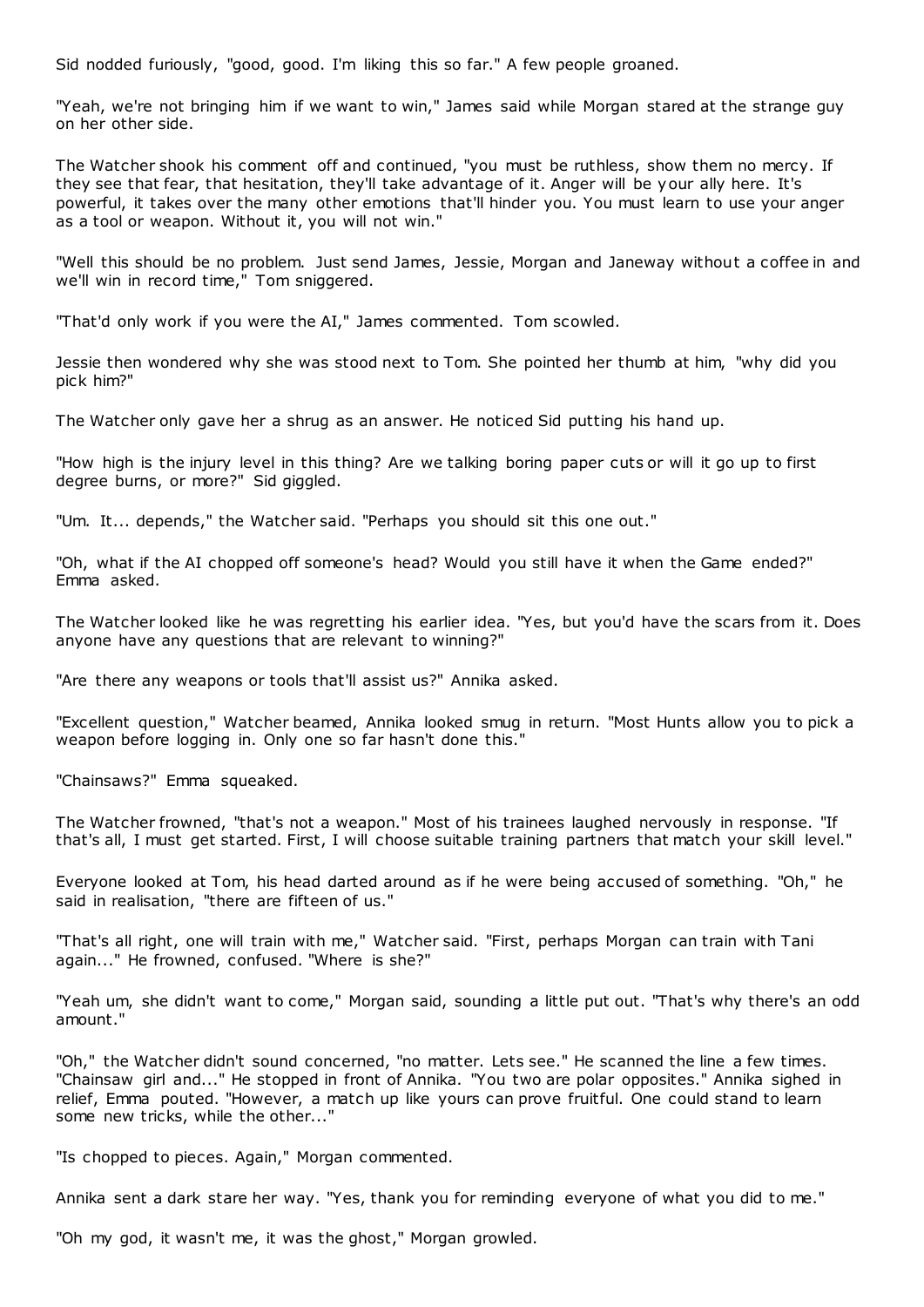The Watcher glanced between them, tempted to change his mind. He shook his head. "Yes, chainsaw girl and the blonde woman with the buggy eyes. Training between you two would benefit both."

"Yeah right," Annika scoffed, passing an accusing stare at Morgan and James.

"Hmm, the angry woman and..." the Watcher mused, to the c onfusion of half of the group, including Morgan.

"Which angry woman?" Tom sniggered.

Jessie was stared at next to his amusement. The Watcher smiled, "ah, you'd be perfect."

"Oh this is bullcrap," people heard Kathryn snap from the end of the line. Everyone looked at her in time to see her nudge Emma in the arm. "I'll swap you and pay you back later."

Emma sneered back at her, "sure, that'll be a hundred cups of Americano."

Kathryn trembled, eye twitching. Anyone nearby heard her squeak. "Never mind."

"I..." Jessie stuttered, frowning slightly, "I dunno if I should be offended or the opposite."

Tom tried his best not to laugh, "I'd say both."

The Watcher had continued pairing up the line while they'd been talking, most of them unknown crewmembers. He was left with Tom, Sid, James and Morgan. He had a smile on his face, "well that's easy..."

"Tom paired with James or Morgan?" Kathryn suggested hopefully.

Tom whined, "hey, um... I mean thanks for saying I'm of similar skill level." He laughed very nervously.

"The weirdo who wants to get hurt and the guy I'd only suggest sending in if we didn't have enough players," the Watcher said.

"Oh I dunno, this murder match thing sounds right up James's alley," Tom tried to sound amused, but he knew who the Watcher really meant.

The Watcher, and everyone else but Sid for that matter, ignored him. "Which leaves my dear pupil Morgan paired up with this..." He eyed James curiously, which he responded with an annoyed eyebrow raise. "Interesting fellow."

Morgan rolled her eyes and clenched her jaw, while Jessie looked over with a worried expression on her face.

"So how exactly is my perfect training partner Jessie?" Kathryn snapped.

The Watcher chuckled as he made his way over to her. "I sense some... unresolved disdain, as well as the similar threat level you two have."

"No kidding," Tom's laugh caught in his throat.

"Now," the Watcher interrupted with a sharp clap. "We do not have much time. What we need to do is work on what fighting skills you do have; see if they open you up to attack, learn new tactics. To this end I suggest each coupling practice fighting one another. This way you'll see each other's strengths and weaknesses."

Emma giggled then grinned maliciously. Annika wasn't surprised at all though, she looked bored instead of worried.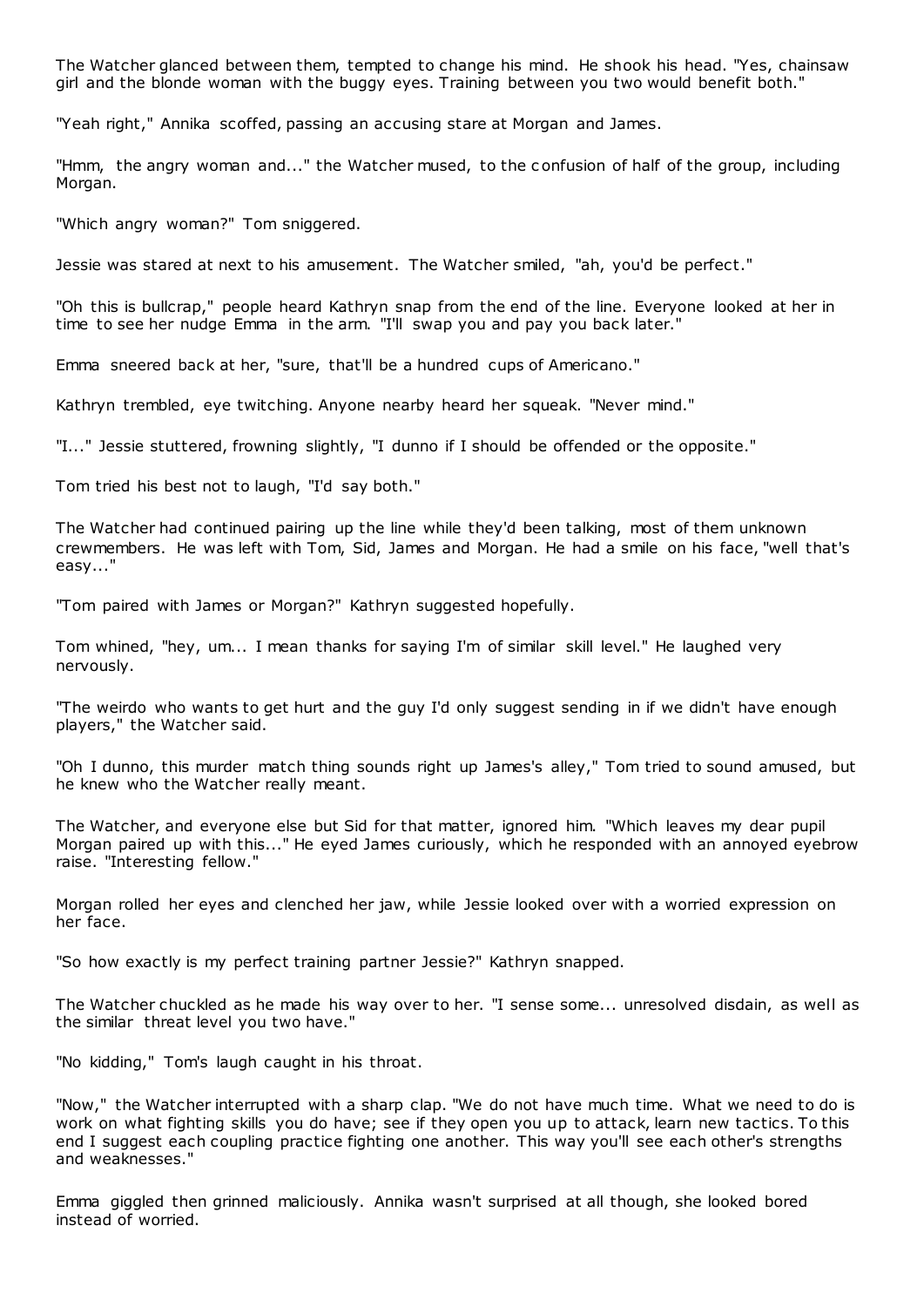"Now pair up and spread out," the Watcher ordered. He waited for the line to break apart into couples. Most did, but the ones who remained where they were got his attention quickly. "Is there a problem, Morgan?"

Morgan grimaced at him. "You didn't say why we were paired up," she said, pointing at James.

"I saw no need to," the Watcher smiled and very politely.

James sighed a little impatiently, "you must have, since you paired me up with a Game Cube Slayer."

"It's just Games Slayer," the Watcher chuckled obnoxiously. That earned him two cold stares, which didn't deter him. He focused on Morgan, blanking James out completely. "Don't tell me he's completely ignorant, and that's why you didn't mention him earlier."

"Excuse me," James cleared his throat irritably, "maybe we should do a swap, as clearly I should be *learning* from you." The third person standing near them took one look at Morgan, whimpered and ran off.

Morgan glanced back at him briefly. "James, he doesn't mean anything..." James shook his head and walked away a few paces. "You know?"

"Of course I know," the Watcher said, laughing afterwards. "The question is still why are you protecting him? His performance in the Creature Battle isn't an indicator of how he'd do in a simple fight to the death."

"Well..." Morgan started to reply but hesitated. "I'm not, I just thought you'd be discreet about it and not an asshole. My mistake."

"Hmm I see," the Watcher said in a patronising tone. "I don't see what the problem is. Y ou finally have a sparring partner worthy of you. Isn't that better than having to hold back with poor Tani? This way you'll tap into your potential."

Morgan's eyes narrowed, "right... yeah."

The Watcher smiled in a smug, patronising manner and walked away towards the pairs, expecting them to be already sparring. All he found was Annika lying on the ground sporting a brand new bump on the head.

"Um. That was qui..." he said until he noticed Emma hide a tricorder behind her back abruptly. "Where did you get that?"

"Get what?" Emma innocently asked. At the same time she casually tossed the tricorder in a random direction. Naturally it ended up in Annika's face as she was sitting up.

It rolled over to where Sid was and he picked it up gleefully. "I wonder if that'll work if I...?" He tried to hit himself with it but Tom snatched it off him in a blind panic.

The Watcher grumbled to himself. "Is this it? I was careful to not choose pairs who'd hesitate, so why are you? Your whole ship is counting on you to win this battle. Practise, go all out, or you will lose."

"Grumpy little snot, isn't he?" Kathryn chuckled.

Jessie sighed, "so if we must do this, some ground rules. No hair pulling..."

"Oh please, I only do that to chumps," Kathryn cut in, scoffing.

*"Chakotay to Janeway."*

Kathryn looked down at her chest, puzzled since the voice wasn't coming from her. She was quickly reminded of still being barefoot and in nightwear.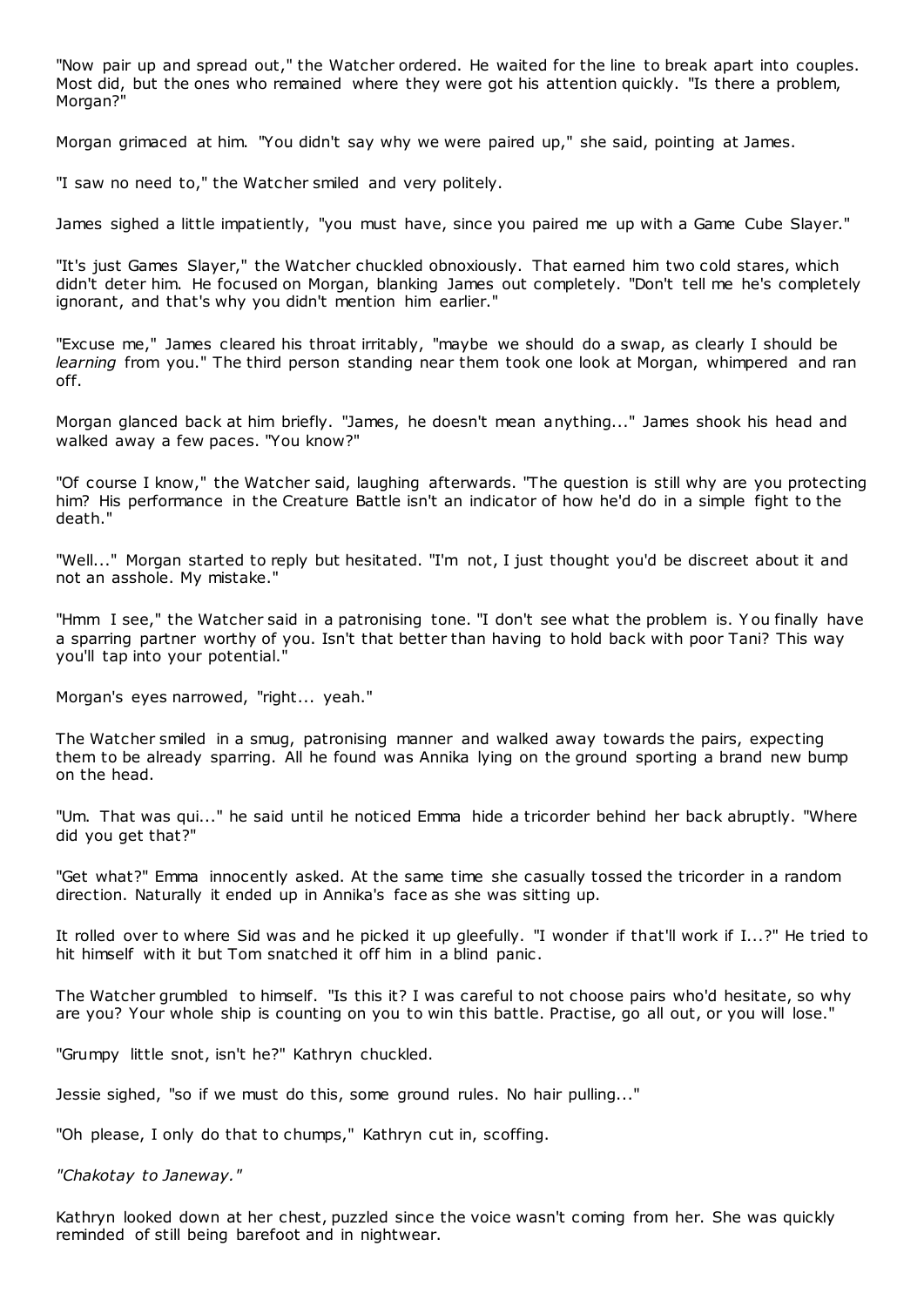Close by Morgan tapped her commbadge, "I guess that's me. What's up dad?"

*"It looks like we have company."*

The Watcher's attention darted toward Morgan with wide eyes, hers did the same. He hurried back over to her.

"You said their hideout was safe, abandoned and..." she said accusingly.

"It was. Come on, we must hurry," the Watcher said urgently. "Bring your friend and anyone else you think will be useful." He ran off before Morgan could object.

Morgan glanced across at James. She also spotted Emma not far behind him, trying to wake Annika up with slaps. Each time she grimaced and wiped the hand on her trousers.

The strange red and blue tunnels all looked alike. Everytime the Watcher lead the three down a split path without hesitation, it put James and Emma off a little. After five seemingly random turns, James stopped at the junction to check the battered tricorder he got from Tom.

Typically that turn lead the Watcher, Morgan and Emma to a large open area with charred remains of buildings dotted all over. What caught Morgan's eye was the mostly intact alien vessel, part buried in the energy floor looking like it was about to sink at any moment.

Watcher gestured quietly to the figures climbing up the rear of the hull, safely away from the sinking point. He shook his head, "how did they find them so quickly? We must hurry."

Morgan glanced between them, the ship and him twice, quickly. "You hid my crew here, in that thing?"

"Yes," the Watcher replied proudly for no reason Morgan could see, "I found it during my search for a game back to headquarters. Fascinating, isn't it?"

Morgan shuddered in anger. "You might as well have left them standing out in the open with flashing lights and holding a banner." She ran off towards the stricken ship. Emma followed eagerly.

Despite his earlier tone, Watcher took his time doing the same until he glanced behind him and noticed one of the team was missing. He stopped to look around for him.

Neither Emma or Morgan noticed either of these things. They climbed over the hull at a different, higher section. Doing so allowed them both to see the other side of the ship, most of which was imbedded in the weird walls. The only gap, the figures they saw earlier jumped down into. Morgan noticed the large gash in the hull before any of them went through it.

"I wonder if they have any weapons in there," Emma said.

Morgan sighed, "I hope so. We need a plan first though..." A figure emerged from the hole in the hull, dragging out with them a struggling, screaming kid. "What the... Kiara?" Morgan stammered.

"So er, a plan. Maybe we..." Emma started to say but Morgan was already jumping her way down to confront them. Emma smiled and shrugged. Before she could move, someone else was dragged out by one of the figures. "Oh my god, they got Harry," Emma growled. She ran down after Morgan.

Morgan got to the bottom as the Watcher reached the highest point of the ship. He watched, worried as Morgan threw herself at two of the people outside. The one holding Kiara backed away behind two others.

One last figure emerged, trying badly to drag B'Elanna out. He suffered another black eye before he was helped out by another of his teammates. B'Elanna though was far more annoyed at the fight happening in front of her.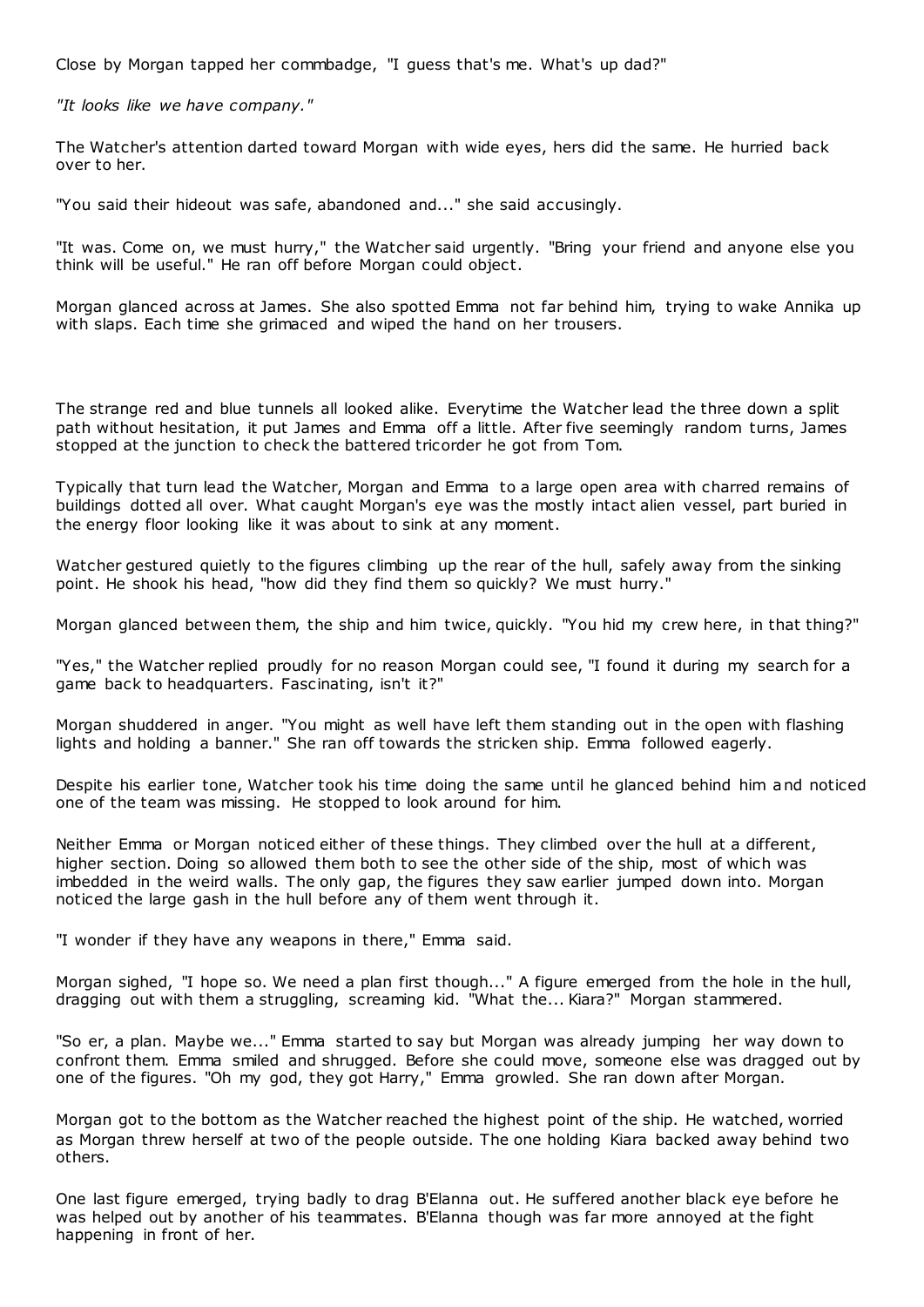"Oh sure, drag out B'Elanna so Tom can run in and get hilarious hurt. So transparent," she hissed bitterly.

Watcher meanwhile felt a presence approaching. He was surprised at how close he had gotten to him before he noticed. His head darted up to find James standing directly beside him. "You? Where have you been?"

James didn't hear him or didn't care to answer, he stared firmly and unblinking at the scene below him.

"See that. You can't let your insecurity, your fear win..." the Watcher started to ramble, oblivious to James jumping down into the *pit.* "...Let you anger in, overcome it..."

The two holding B'Elanna pushed her into the hull and hard, dazing her. One held her back, while the other raised their fist, pointing it toward her stomach. That was grabbed a second later. A horrific crunch echoed around the corridor as one slight tug snapped the arm into an unnatural bend. They only screamed for a moment, before they were punched unconscious.

The one holding B'Elanna panicked and tried to get away, leaving her behind. It was grabbed by the throat and tossed harshly onto the ground, head first.

"Holy moly, that was so cool," Emma laughed, having seen it all.

Morgan though, her jaw dropped in shock. The remaining figures who were conscious fled as fast as they could, leaving behind their attempt at hostages.

Harry was about to say something but was squeezed to near death by a relieved Emma. "Hey, um... why am I always around when this happens?" he wheezed.

"Emma," Morgan said a little meekly. Emma took the hint anyway and let him go. Harry quickly went to check on Kiara and B'Elanna. He tried to give James a wide berth as he lead the way back into the alien ship.

"How interesting," the Watcher said on approach.

Morgan rolled her eyes. "Yes, that's the word I'd use." James walked over to the others while stretching one of his arms and flexing his neck side to side. She looked at him with a slight frown, he gave her a confused one back. "What the hell was that?"

"It's what I've been trying to tell you, Morgan," Watcher answered instead. "Anger is the most powerful emotion, and the most useful tool at a Slayer's disposal."

"He didn't look mad, it looked effortless," Emma pointed out, but sounded confused. "And why would he be pissed?"

Morgan winced, "maybe you can check to see if everything's okay in there."

Emma shrugged, "yeah, whatever." She hurried off into the ship.

"Look, they had my sister. Of course I was mad, that's why I recklessly ran in. I thought you'd berate me for that, not praise him for..." Morgan whispered to the Watcher.

The Watcher chuckled to her annoyance, "It was no contest, so I wouldn't call it reckless." His eyes pointed toward James. He didn't notice, he was too busy deeply breathing to calm himself down.

"You didn't see what they were going to do," James said, getting Morgan's full attention. "They were going to beat B'Elanna, you know..." he said knowingly, hinting with his eyes.

Morgan understood and lightly nodded, but she was even more worried than before. "I see."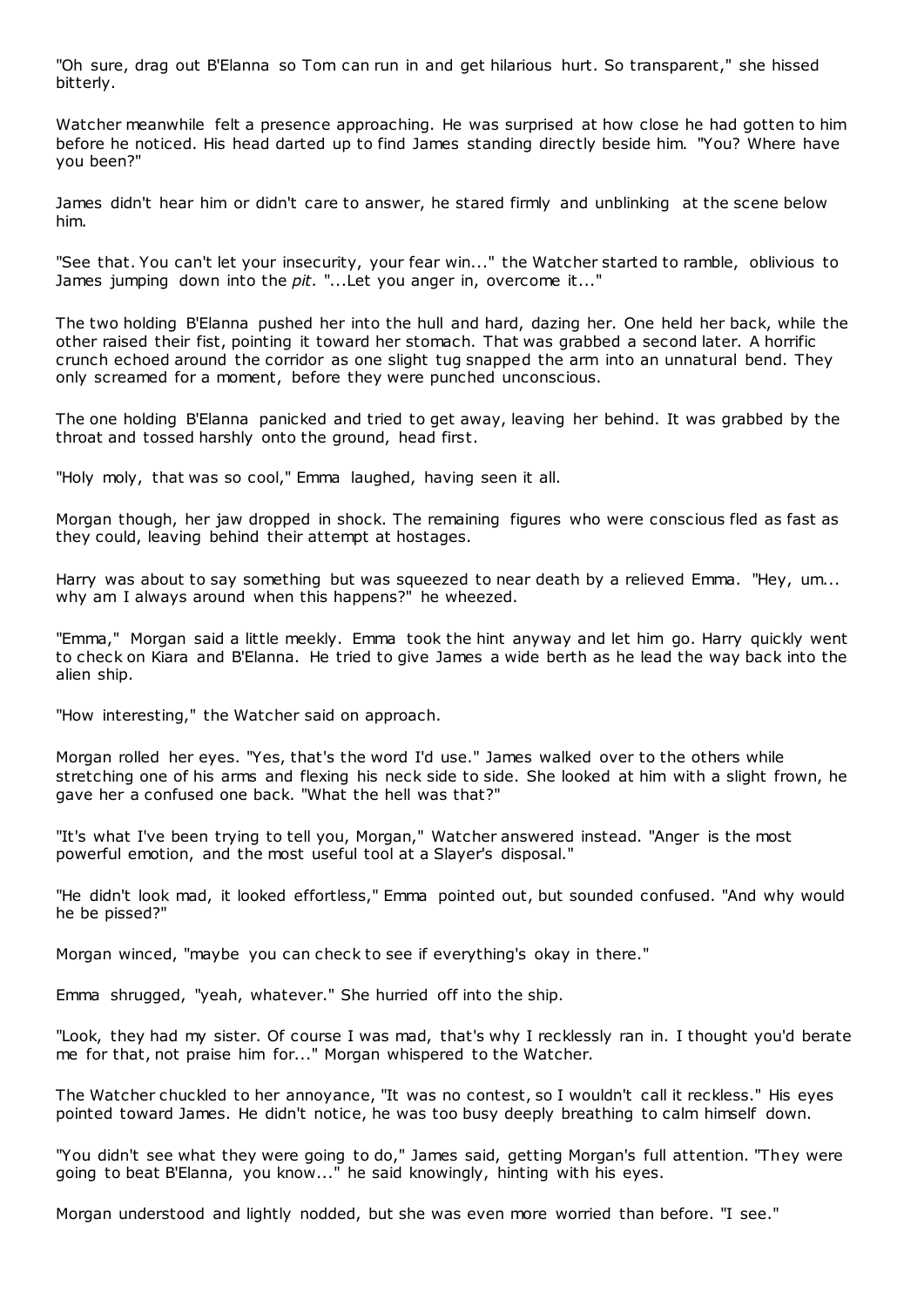"I don't," the Watcher said lightly with a smile. "Perhaps you two should return to your training. Someone should keep an eye on the others. I in the meantime will relocate the crew to our training area. I must though speak to your Captain and Commander once we arrive."

Kathryn blinked furiously, everyone worried she was about to explode at any moment. "I'm sorry, want to repeat that again without the bull?"

Bemused, the Watcher glanced over her shoulder briefly at his trainees spread out behind her, and back again. "I assumed you would have noticed, Captain Janeway. Morgan and James have the same unique talent that must be utilised; their potential is astounding."

"Meaning?" Chakotay questioned impatiently.

"As I noted before, Game Cubes are easier to defeat with Slayers playing them. Hunt types especially. They both show an immense amount of strength, not normally seen in humanoids," Watcher replied.

"What, James as well?" Craig complained.

Kathryn and Chakotay looked over their shoulders to find him lurking to their right, they each gave him the same annoyed *go away* stare. He merely stepped further back.

"I'm honestly amazed you didn't notice this," Watcher stammered.

Kathryn sighed, fidgeting slightly with her arms folded. "We're not fools, of course we did. I tried to tell myself that it is because she was Borg, but... I knew I was fooling no one."

"And James? It's astonishing he hasn't been discovered yet," Watcher said.

Chakotay clicked his tongue and shook his head. "That's not true." Kathryn lightly nodded, Watcher's eyes widened slightly. "We've known about him for a while, that's why we were in denial about Morgan, or else we wouldn't have known to worry. It's not something that should be public knowledge for one, and two, for a while he kept out of the spotlight, calmed down. Nobody noticed him."

"Until recently," Kathryn chimed in sadly.

"What we don't understand is how Morgan has this condition, but Kiara doesn't," Chakotay said.

The Watcher was confused as well. He nodded thoughtfully. "That is an interesting phenomenon, something that'd be interesting to study. Slayers are picked for their natural talents, personality traits. Both in theory should've been picked, but perhaps the split has changed them both somewhat so Kiara no longer fits the specifications." Kathryn scowled at him, which he laughed at. "I'm not saying she's weak or anything, she simply has her own strengths that differ from Morgan."

Kathryn rapidly shook her head, face tightening. "If you think you're taking them away to do some private training sessions, you'll get a couple fists in the face."

"Oh I wouldn't dream of it," the Watcher laughed good naturedly, despite the threat. "For now I will train everyone for this Game alone. My suggestion for after that is Morgan can train James..."

Chakotay scoffed, "but we told you that..."

"You did, and I could tell already. I sensed it in him when we first met," the Watcher sighed as if annoyed. "Morgan has been trained in the world of the Games, while James will have his own unknown to me experience, if any. They'd be very useful to each other. No wonder they've already bonded as such...'

"Meaning?" Kathryn asked as worry started to show on both Chakotay's and her face.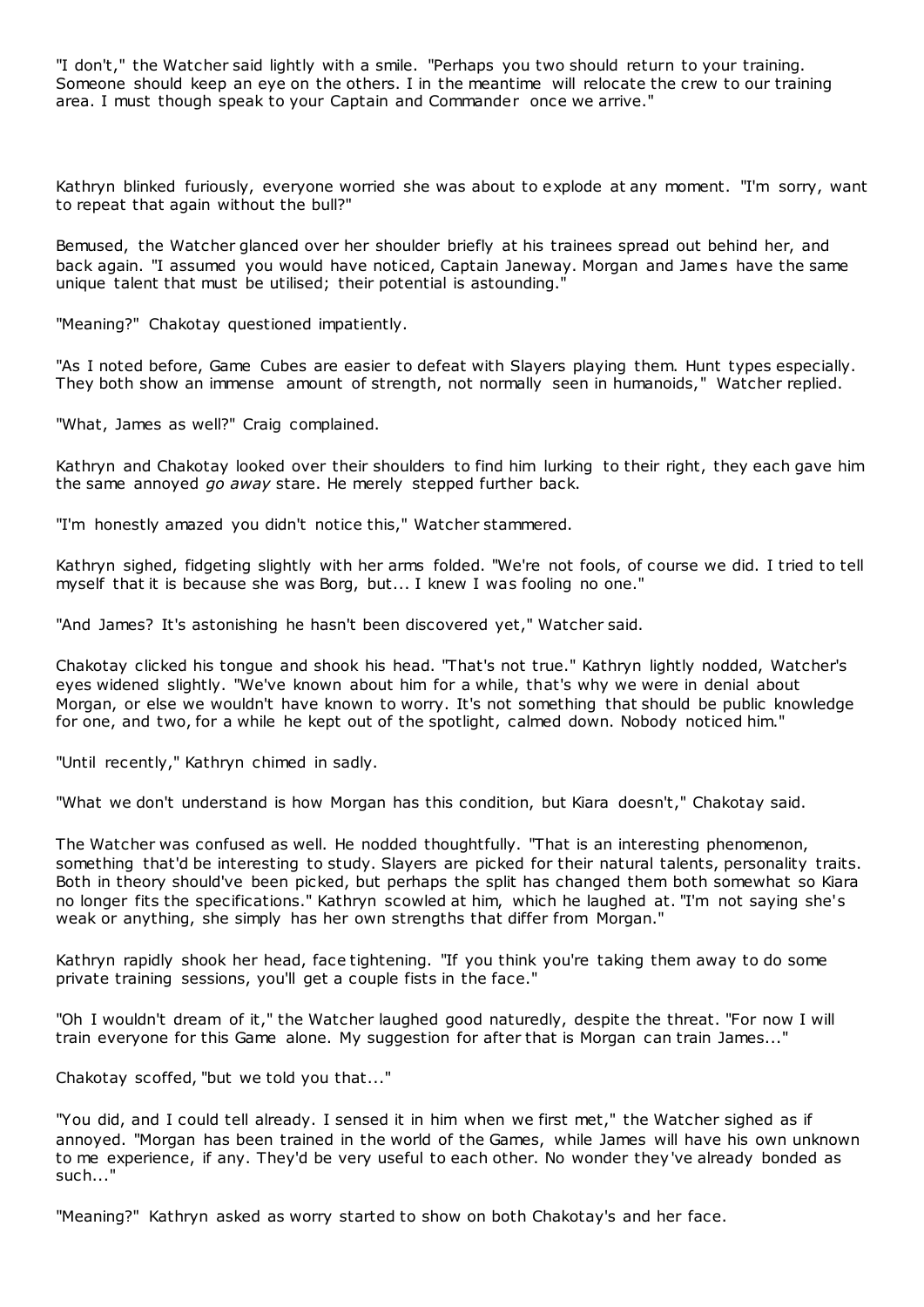"It's nothing to worry about Captain. The bond I mentioned is only in friendship," the Watcher grinned.

"Why him, he always seems to get all the breaks. I thought she liked me," Craig muttered.

"Oh Craig, get a cold shower and piss off back to the others!" Kathryn snapped.

Craig spluttered partly in shock, but mostly offended, "you said no one should be alone here."

"I'll walk him back," Chakotay said.

"We haven't got much time left, so if you'll excuse me," the Watcher said, resisting a smirk. He walked away back to the others, hinting Kathryn should follow him.

"It's not fair, I hate that guy," Craig moaned. Chakotay made a throat clear sound to remind him to go with him. Craig reluctantly followed.

The Watcher approached the first pairing. He nodded approvingly. "Excellent work, good form but you may want to give your partner a turn as the attacker."

"Why?" both Emma and a bloodied, swollen faced Sid asked innocently.

"Please," the Watcher said sternly.

"Aaaw," Emma moaned, lowering her fist. The Watcher nodded and moved on.

Sid pouted, "maybe one more kick for the road?"

Emma looked torn, mischievous but confused. "Is there anything left there?" Sid jiggled his whole body on the spot, making her cringe. "Scratch that, I don't care." She kneed him in between the legs. Sid laughed and fell to the ground.

The Watcher meanwhile stopped at the next pair where one was unconscious and bleeding from the head. He looked at the unlikely winner. "You?"

Tom's nervous eyes darted in Emma's direction and back. "Yes, I'm a badass."

"Why me?" Annika slurred in her *sleep*.

The Watcher opted not to say anything, he merely pointed back at Emma and Sid. Tom meekly walked back to them. To his relief Emma was more than happy to return to her original partner.

"That guy's real gross," she said to the Watcher.

He sighed and moved on to the next lot, passing judgement on every couple as he paced. His pace quickened once he was approaching Morgan and James standing around, talking.

"This is disappointing. I want to see some fighting from you," the Watcher scolded.

Morgan stuck out her bottom lip as she glanced at him. "I tried; said he should redo what he did earlier but he's refusing."

"Have you tried attacking him instead?" the Watcher asked.

"Well no," Morgan mumbled, "that's not really fair."

Watcher's resulting laugh was patronising and a little high pitched. "What else isn't fair? Hunts. Twice as many, all of them programmed to kill with no hesitation. I thought out of everyone here you'd understand that."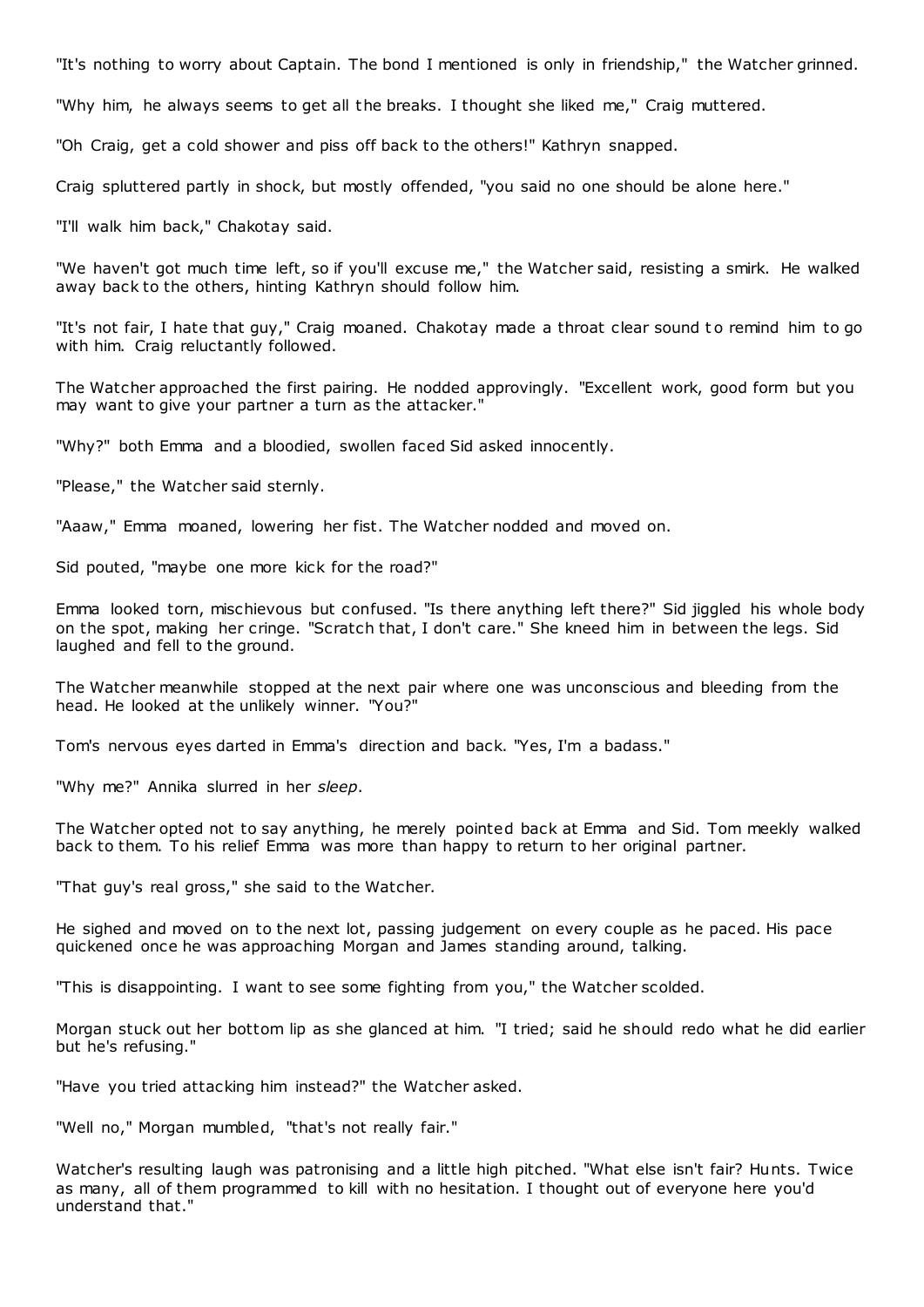"But..." Morgan protested.

The Watcher's mood changed from amused to furious in a blink of an eye. "Do it!"

Morgan wasn't surprised by it, but her shoulders did hunch up slightly. James wasn't sure what to make of either of their reactions, and stared with narrowing eyes at the Watcher.

"I don't want to," Morgan complained. "I'm trained for these Games, so no, I won't. "

"And here I thought you had what it takes to be a great Slayer, Morgan," the Watcher sounded disappointed. "If you can't overcome your compassion for your enemy, you will lose this Game."

Morgan twisted her face before smirking, "that's not the same. He's not my enemy, and the AI aren't my friends."

"Fine, your training is over. I must have been mistaken about you," the Watcher harshly said.

Morgan once more stuck out her bottom lip and pointed her head away from him. The Watcher took a few steps to the side to face James more directly. "What about you? Your crew is at stake here. I've seen what you are capable of, but I have a feeling from the reaction you got, that it wasn't expected."

"Don't bother. I know how to kill without play fighting a teenager," James said plainly.

"See," Morgan huffed.

The Watcher glanced between them in over the top horror. "I am incredibly disappointed in you both." He shook it off a little too well. "Though you are correct. My energies should be on the others. Do what you please." He walked away towards the last few couples.

"Was he always like this?" James asked.

Morgan nodded, "yeah, only he used to insist I practise with Tani."

James scoffed, briefly glancing over his shoulder at the odd Watcher yelling at the two pathetically slapping each other's hands. "Did you?"

"I did, all the time," Morgan said, glancing at her feet. "He thought my fighting the others would give me an edge since they hated me, and Tani was someone I cared about."

"Yeah, what's up with this compassion thing? Is there something about these Hunts that requires players not to discriminate. He doesn't make any sense," James asked.

Morgan still kept her head down. "Actually, it does. I jumped down without a plan because of Kiara. You too with your kid. It could've easily gone wrong."

"True, and I speak from experience," James mumbled hesitantly. "But all the training in the universe isn't going to make you not care anymore, and would you even want that?"

"You don't understand. I figured you wouldn't," Morgan mumbled. She raised her head back up, "think of it like this. You have no one even close to your power to train with, nothing to use to get better, and you get into Games and lose badly because of it. What if the only way to learn and be better was to practice with the people that are around. Hold back, but not too much or you skimp yourself."

James shook his head, "Morgan, I know what you mean. It's not..."

"No you don't. We didn't have holodecks, nothing ever really happened on board to test me. Barely," Morgan said with a growing lump in her throat. "Fighting my bullies would've given me the anger advantage as well, and I could've badly hurt them, or worse." She noticed James flinch and look away, she assumed he got it. Still she went on, "you need to care about your opponent so you're not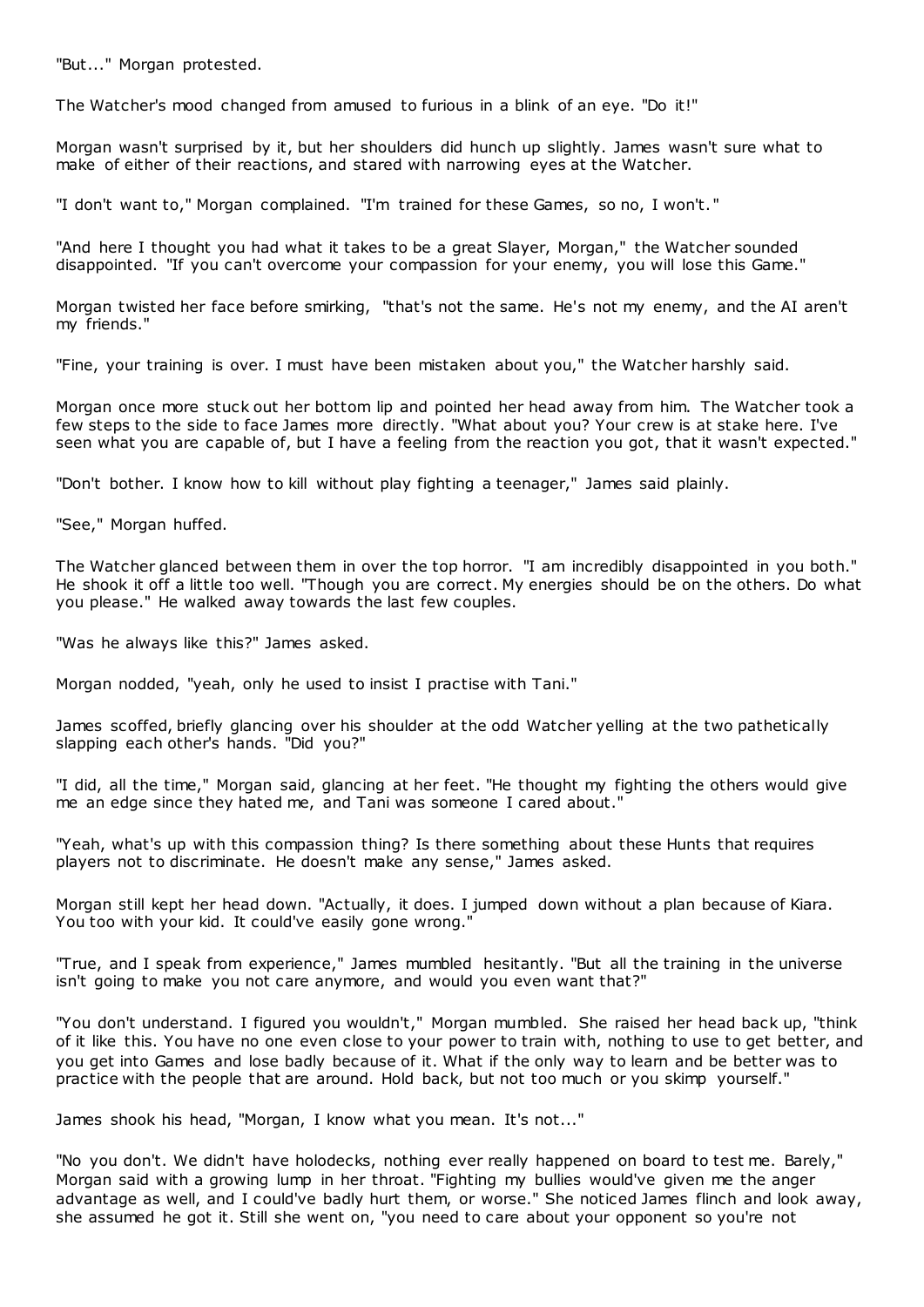mindlessly fighting, you gotta think about every move you make. That's how you gain control of it, that's important. So, what if your only choice was Jessie?"

"I'm sure I'd find a wall I was pretty neutral about somewhere," James replied.

Morgan tried not to laugh unsuccessfully. "A wall's not going to fight back."

"I get it, I think, but it doesn't explain your refusal to train with me," James said.

"Well what's yours?" Morgan snapped a little too defensively.

James smiled, chuckling slightly. "I know better than to mess with a Janeway."

"Yeah right," Morgan groaned, but her eyes were amused. "Tani and I pretended to fight all the time. I had to hold back, plan my moves and yet still, sometimes I hurt her. I'd apologise, she was fine with it. She must've been, we were best friends. I know you'd be able to defend against me better than her, but I felt bad about thinking about doing it. Why?"

James' smile fell and was replaced by a light frown. "Maybe because you don't need to anymore?"

"I guess so," Morgan mumbled.

Elsewhere the Watcher had finished tearing his hair out over the cat fighters, and moved on to the last pair of trainees sitting on the ground. He was already annoyed before he noticed he didn't rec ognise one of them.

"Jessie, wasn't it?" the Watcher sighed.

Jessie barely flickered her eyes up at him for a second. "I'm waiting for Janeway to come back."

Her answer calmed the Watcher down somewhat. "Ah yes, I wonder..." He looked around and quickly spotted Kathryn dragging Tom away from the crew waiting further down the tunnel. "Then perhaps you'd like to train with me."

Jessie smirked, "perhaps you wouldn't." Before Watcher could respond, she turned her attention back to the unfamiliar to him man she was sitting with. "It's complicated okay, especially after last time."

"I think we both know that's not true," Andrew said with a pleasant smile.

"I sense you're a little distracted," Watcher said a little too cheerfully.

Jessie glowered up at him, "well I'm trying to be, but you're not helping any."

Watcher was confused. Andrew though found it funny and laughed discreetly with his chin down. "I'm not here," Andrew said, "when Janeway comes back, I'm gone. Just give us a minute."

"Fine," Watcher said but remained where he was. Jessie and Andrew stared at him expectantly. "If it helps you to concentrate on the Game, I can help."

"I'm not sure some strange watcher guy would be any use," Jessie said with a touch of ice.

Andrew laughed this time nervously, "it's okay, I can advise with a crowd. I think the problem here is you don't have the space..."

Jessie scoffed and eyed Watcher, "no kidding."

"You need that and time in order to heal," Andrew continued without missing a beat. "Then it won't seem like such a mammoth task to..." His eyes flickered up at the nosey Watcher. "Move away from the problem at hand," he badly improvised.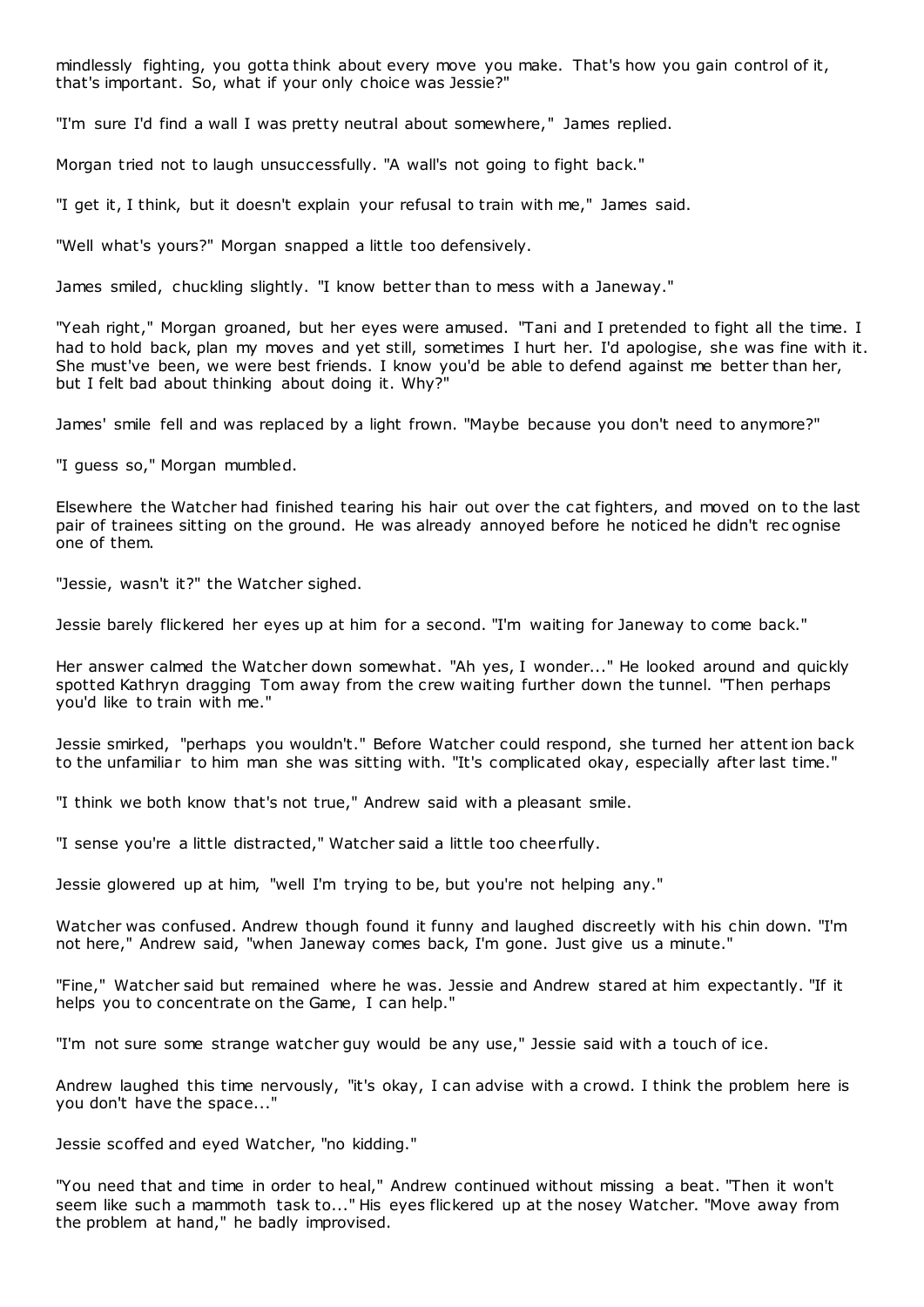"Maybe I don't want to... *move away*, because my earlier doing that is creating another problem," Jessie said.

Andrew frowned, "and what's that?" Jessie tried to gesture using her head toward Morgan and James without the Watcher catching on. It didn't work, he looked in that general direction. "Forget it. In another unrelated topic, don't you hate it when something you're attached to stops working, so you decide you *must* get a younger model?"

"Huh?" Andrew looked baffled.

Jessie groaned and shook her head, "oh forget it." She noticed the Watcher turn his head back toward her with a curious glint in his eye. It gave her the creeps, which she tried not to show. Andrew tried to follow her earlier glance again.

"You're not talking about going clothes shopping again, are you?" Andrew whined.

"No, what?" Jessie stuttered impatiently. "I said forget it!"

"Hmm," Watcher said with the slightest of smug smiles. "It's time. The Game is being compiled close by. Come everyone!" he barked toward the rest of the trainees.

They followed him back towards the Voyager crew, all while tapping on a little device with a sc reen in the palm of his hand. Morgan watched him with a suspicious eye.

"You're not coming with us are you?" she asked.

Watcher smiled without looking up from his device. "I must return, and I'm afraid where you're going is the wrong direction."

Kathryn scanned around the open area they all stood in, looking for any signs of change. "So now what?"

"Just wait Captain," the Watcher said, gesturing his thumb over his head. Many looked, expecting more of the same blues and red energy swirls. Instead the colours had seemingly merged, creating a bright purple.

Morgan looked up as well, tensing slightly. "Any last advice?" she asked.

The Watcher gave her a warm smile. "Don't die."

"Wow, I think you've won the Game for us," Morgan muttered.

Several crewmembers noticed the ceiling above them was churning, moving rapidly down toward them.

"Don't!" Tani quickly shouted to the antsy crowd. "This is the way out."

The Watcher stepped backwards. Moments later a purple wall slammed down in between him and the crew. He nodded as if he expected it.

For the Voyager crew, the purple flash of light that brought them there enveloped them. They once more found they were in a large, baron room, a little different to the earlier one. A computer was already loaded at the far edge, with what looked like a rectangular transporter pad beside it.

*"Game loaded. The Hunt; 10 on 20 match, no time limit. One side must totally eliminate the other team to win. Players participating, report to the Games Console to get access to the arena and the weaponry."*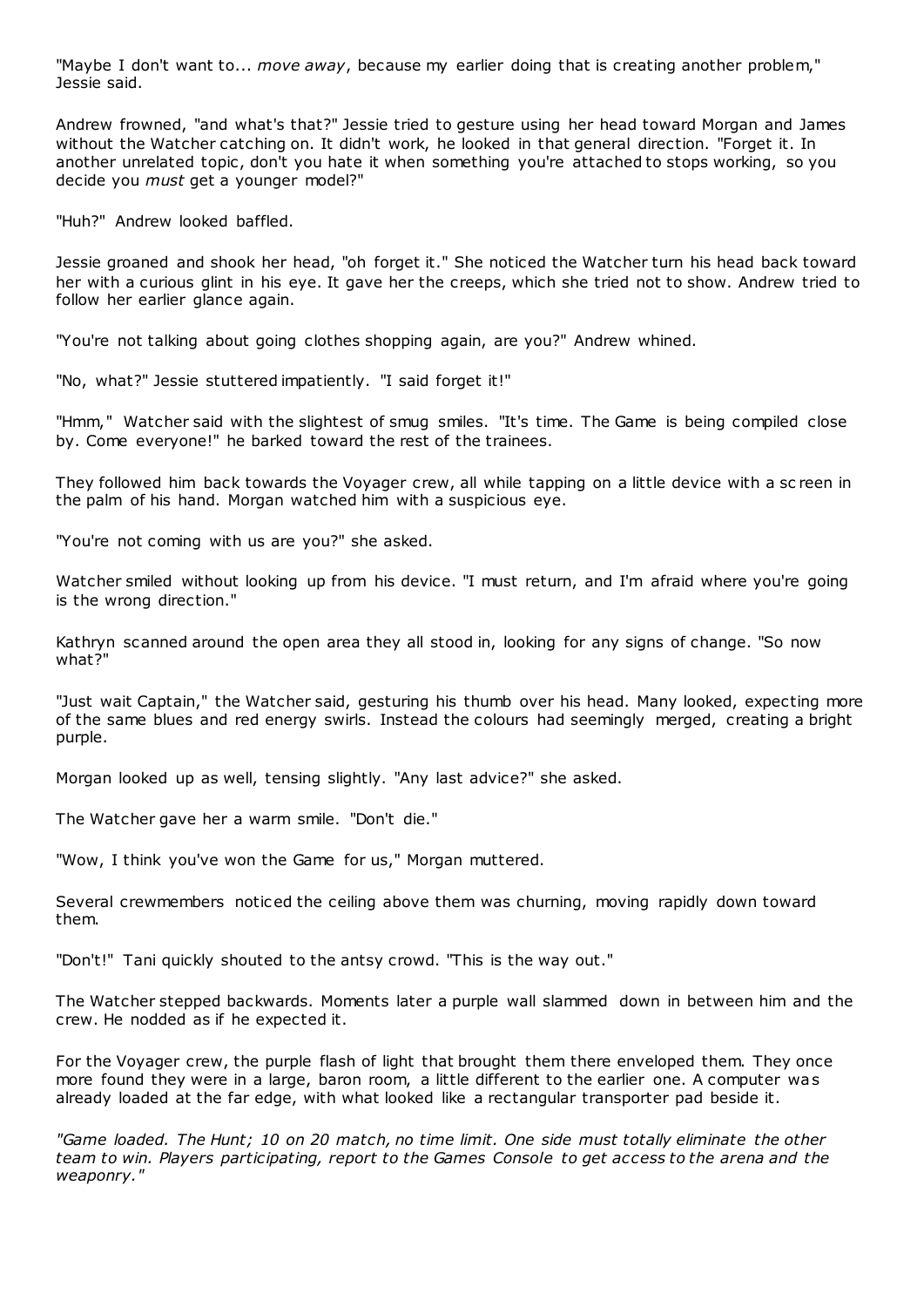Morgan headed over to the computer first, James followed before everyone else from the training did. "Okeydoke," Morgan sighed while looking over the only working panel. It brought up ten boxes with images. "Easy, select your weapon and step onto the platform.

She was about to press one of the boxes when James spoke up, "wait. It said ten. We need to figure out who's going in."

"Well, me for one," Morgan shrugged and tapped the option anyway. "See you on the inside."

"Morgan," Kathryn stalled her before she could walk away, "be careful."

"I will," Morgan smiled at her. She stepped onto the platform. A light flickered over her, then she was transported away.

James looked over the choice of weapons with a not so impressed look on his face. Kathryn walked up to stand next to him, but facing the opposite way towards the team. "We need eight. I won't order anyone. I will however..." she said.

Annika groaned, "I see where this is going. I'll go in after the serial killer picks the *best* weapon."

"Oh I was going to only make suggestions based on what I know of you all, but thanks Annika, what a sport," Kathryn snickered.

Annika growled in response. She hovered far too closely around James. The proximity made him shudder and pick whatever was closest to his finger. Off he went to the platform. Annika selected her choice and followed after he transported.

James materialised beside Morgan, sat on a tree stump with an axe across her lap. He had a quick look around at the grassy field filled with trees nearby. To his right were a few hills behind the trees, one that looked more like a mountain. A dilapidated building stood at the edge of the field they were in.

Morgan smirked at him, "couldn't decide?"

"Yeah well, all the good ones I thought the others should have," James sighed, disappointed.

Morgan pulled a face, "ugh, you didn't pick the itty knife did you?"

James answered by raising the curved knife with teeth he'd picked. "You say that like I grabbed a butter knife or something." Morgan's eyes lit up at the sight of it.

Annika arrived next. Quickly following her was Emma, Sid and Lee.

"Well, at least we have the distraction fodder," Morgan said in Annika, then Sid's direction. The latter grinned, Annika of course scowled at her. "That's six. Four more."

Tani appeared to Morgan's surprise and relief. "Oh good, what did you pick?" she asked.

Tani shimmied the long weapon behind her back and turned to avoid eye contact with her. Morgan flinched and bit her bottom lip.

Two unknowns appeared next. Annika was relieved at that, hoping that because the nameless ones usually die first, she could be spared. They meanwhile were thinking the same thing, fancying their chances with her there.

The last to appear was Jessie, who didn't look happy to be lumbered with what looked like a bow with a quiver of arrows. "I take it we can't swap?" she asked in Morgan's direction.

Morgan looked down at her axe and up again, "no, sorry."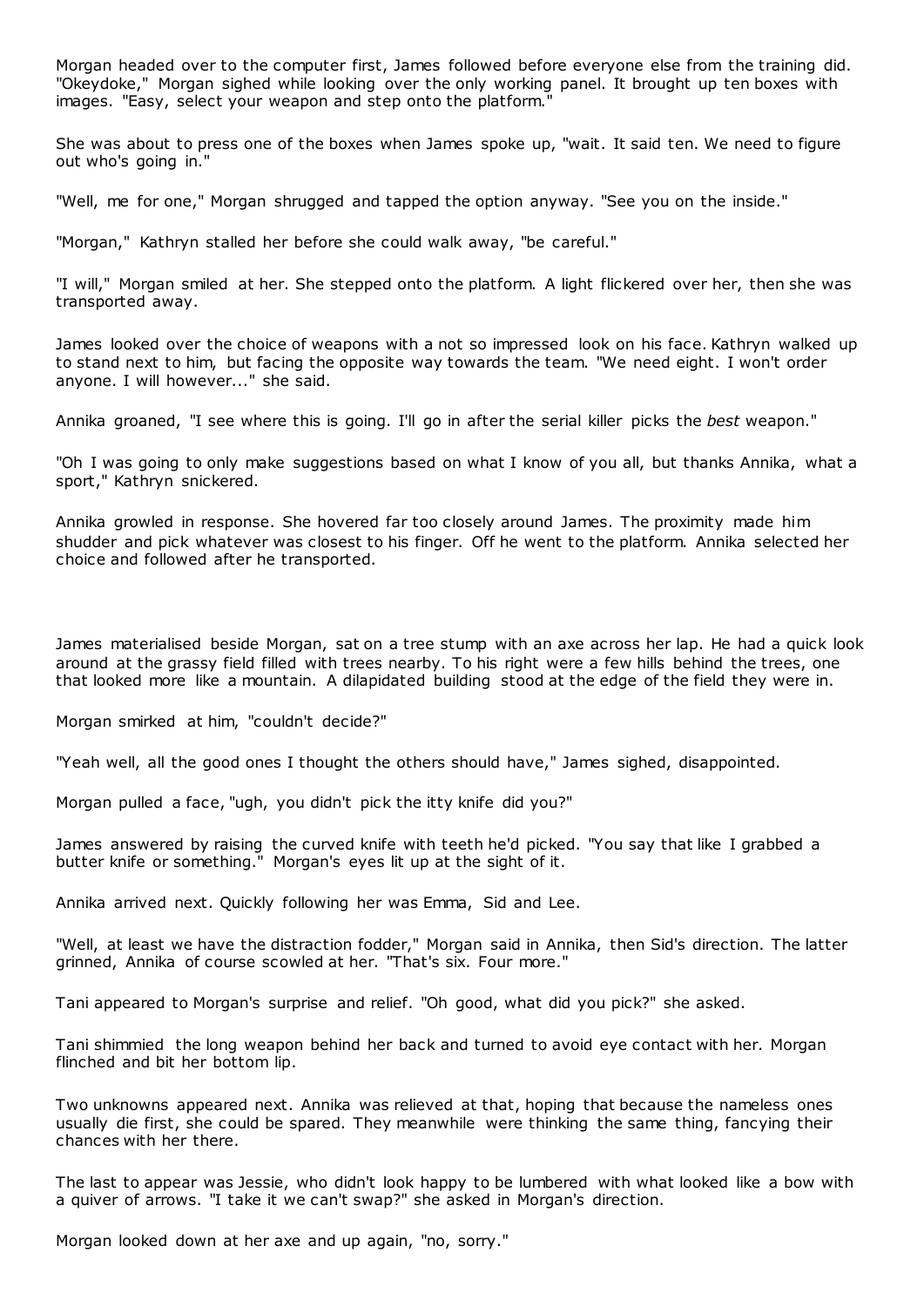*"AI entering the battlefield,"* a female computer voice boomed all around them. A few of the team spotted figures rematerialising like they did at the opposite end of the field. *"The Hunt will commence in one Earth minute."*

An extra eager Sid scuttled forward, only to bump into nothing. He was about to do it again when James grabbed his arm to stop him.

"That's the ticket," Sid laughed it off. James let go as if he had accidentally touched Annika's dirty catsuit.

"Oh..." Morgan slowly groaned as she pressed her hand against what felt like glass, "this is new."

Most but Tani looked at her, she grimaced. "Er, what is? You said it was a hunt," Lee said.

Morgan pulled more than a few unsure faces. "Yeah, where you hunt things. The clue's in the name. They usually split us up at random, not chuck is in the same spot to brawl to the death." The computer started to countdown.

James glanced across at the woods, then around at the others. "We can still split up. I'll cover."

Morgan nodded, "me too."

Jessie frowned. "I'm not so sure. When has splitting up ever worked?"

*"Three."*

Emma giggled, "many times, at least for me." The couple of unknowns widened their eyes.

*"Two."*

"Okay, get ready to run," Morgan said.

*"One."*

As soon as a loud buzzer went off Sid took off first, straight ahead at full sprint. James and Morgan groaned and followed. The rest of the group spread out and darted for either the woods or towards the hills. The twenty AI did the same, only the ones remaining behind were of a much greater number. Morgan detoured slightly to follow the ones going into the woods.

James meanwhile caught up to Sid, more than a bit too late, to find him impaled through an AI's spear with a grin on his face. The AI holding it looked extremely wigged out. They spotted James and ran off without it. The weapon fizzled away into nothing, while their hands shimmered at the same time. He had no time to wonder about it.

### *"Player defeated. Nine remain."*

The voice almost drowned out the sound of an incoming whistling sound. James ducked an arrow hurtling toward him, though he had no idea what it was until he spotted the shooter about to reload.

A loud bang echoing through the trees startled Morgan into skidding to a halt. She looked up as a couple more rang out.

### *"Player defeated. Eight remain."*

Some rustling in the trees and a shadow blurring from one branch to the next got her moving again. Another bang rang out, this one much louder, and the ground seemed to blow up in front of her. She abruptly turned to avoid the debris of dry soil, rocks and branches, only to be set upon by an AI jumping out from behind one of the trees.

*"AI defeated. Nineteen remain."*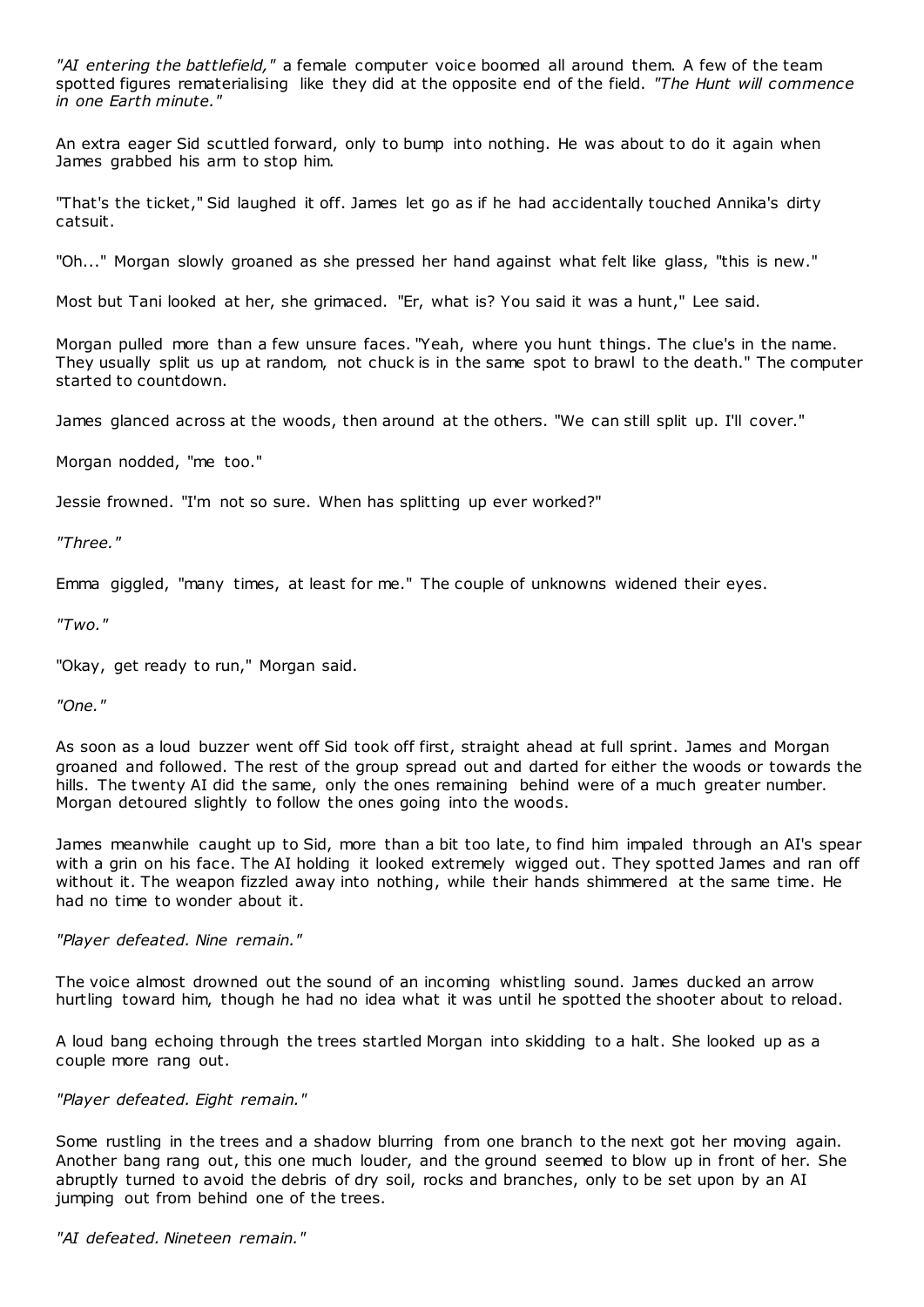Morgan grabbed the knife heading for her shoulder, managing to twist it so far around they had to let go of it. At the same time she clobbered her attacker in the knee. Once he or she was down, her axe soon followed.

### *"AI defeated. Eighteen remain.*

The same knife materialised in her axe hand, seemingly replacing it. "Oh I see. No, rather have the axe," she mumbled. As if her words were a command, the axe reappeared in the knife's place. She ran off before the person in the trees attacked again.

Elsewhere in the woods, six of the AI surrounded three members of Voyager's team, one of which was a nameless red shirt. It looked to be bleak until one of the AI closest to one of the players made the mistake of getting too close. Next thing they knew, they were being chased through the trees by a laughing Emma brandishing what looked like a regular knife.

Some of the AI were a little confused as to what happened. Lee took advantage of that and swung the slim, long sword he picked at his nearest, knocking their spear to the ground.

The unknown whimpered with the sight of four remaining AI and a no Annika around to get attacked first. There were two far enough away for her to shoot with her crossbow before they got to her. She fired, missing them completely and ran off into the bushes.

Lee meanwhile managed to stab the spear wielder. He didn't look pleased when some blood splattered across his shirt. "Oh, that was my favourite."

## *"AI defeated. Seventeen remain."*

He heard a horrible scream and so he whirled around. There was no sign of the unknown or Emma, but he could hear the latter laughing. Then he noticed one of the AI pointing an old fashioned phaser at him. There was a loud bang before he fell to the ground.

### *"Player defeated. Seven remain."*

Emma heard it even from how far away she was, she looked around concerned.

### *"AI defeated. Sixteen remain."*

"Aaaw," she moaned. She got up making a huffing sound, then kicked the body at her feet. They made a little ow grunt, so quiet it could've easily been missed. Her eyes widened, a smile slowly spread again. "Oh you little faker. I thought that was you."

### "No," the AI whimpered.

Emma pressed a button on the handle of the knife. Another blade shot out the opposite side. "Yes." She dropped down to continue what she had been doing before she was rudely interrupted.

### *"AI defeated. Fifteen remain."*

Trees rustling, approaching footsteps and haggard breathing got her attention. Emma headed in that direction. When the sound was almost on top of her, she ducked behind a tree.

Another AI that didn't seem to be armed at first glance, ran by her. They stopped for a moment to catch their breath. "No way am I fighting that," he wheezed.

They continued on towards another tree a few metres away, Emma assumed to hide until someone else came along. She peered around hers to have a good, sneaky look at him. He seemed to be doing the same, not in her direction. His hand rested on the tree, stretched and calling to her. She smiled and tossed the two sided knife towards it.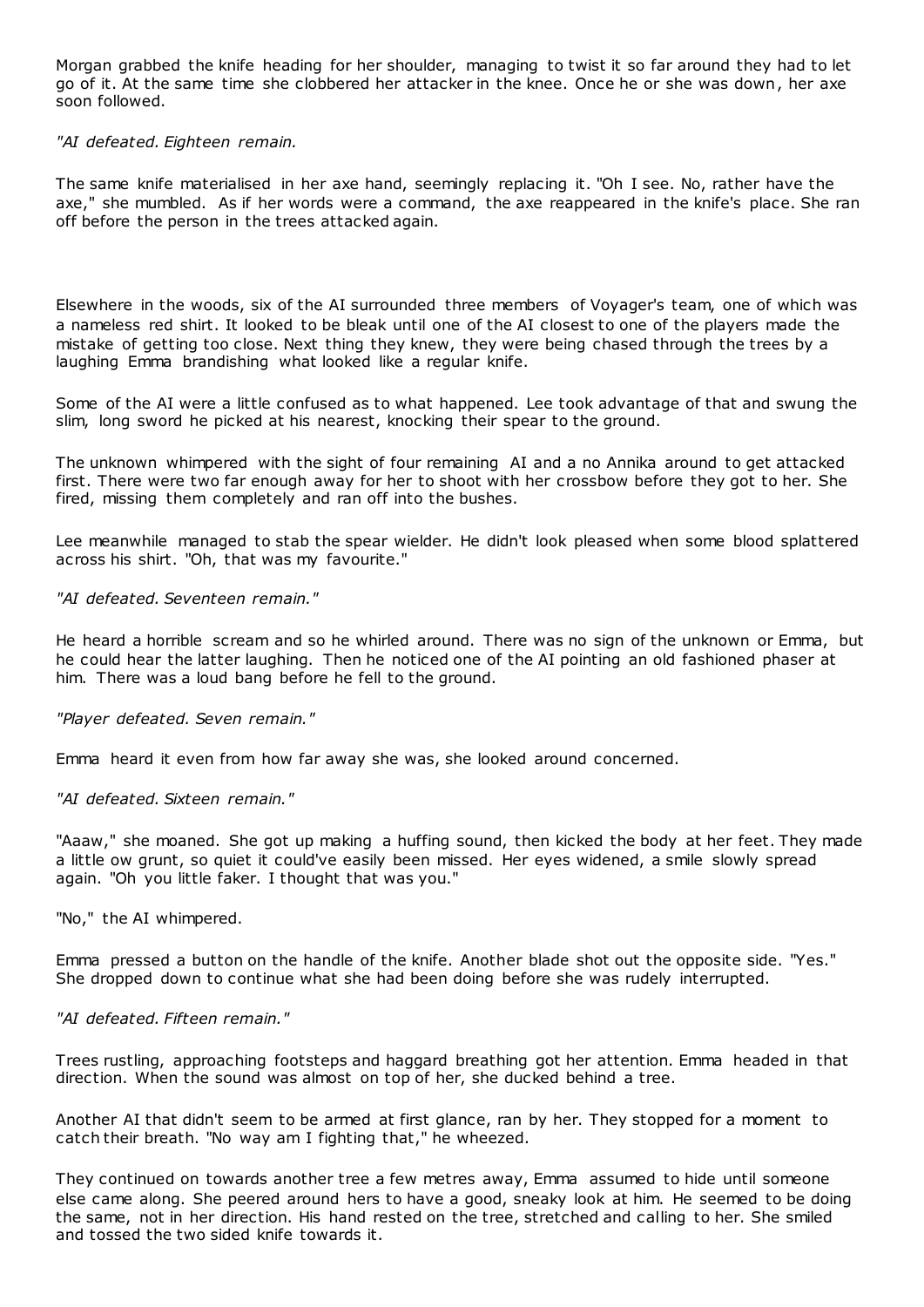His screams were heard at the other side of the arena.

*"AI defeated. Fourteen remain."*

James reached the base of one of the hills when he heard that. He noticed a cave entrance nearby, so decided to step out of sight of it, all while smiling a little. "Looks like Emma and Morgan's been busy."

"Pfft, Morgan's good but she's not an ass kicking killer," a voice above him bellowed. Even though the voice was familiar, James still was on his guard. He checked to see if anyone was lurking behind him, before sidestepping closer to the hill side. Then he could see her, perched on a ledge with her legs curled beneath her. "Not like you, my Slayer hiding in plain sight," Tani said, surprisingly cold and with no expression on her face.

James sighed, annoyed as he did another scan around to make sure they were safe. "Well if you want to check out the very obvious cave, go ahead."

Tani laughed a little bitterly. "Oh you know that's not what I meant." His frown told her otherwise, so she rolled her eyes. "I knew there was something special about you. Suddenly it all makes sense.

A slight scraping sound caught James' attention, he looked around behind him. "Speak for yourself," he quietly said, turning the rest of him to walk over.

"Hmph, I thought you would've killed more by now. Looks like we both went the wrong way," Tani sighed.

James noticed some movement much further up than her. The knife he originally had phased away, replaced by a bow which he quickly pointed. The figure up above noticed and dove out of the way before the arrow got there, cracking the rock face that had been behind him or her. James sighed irritably as he reloaded the weapon. "These things, too slow," he muttered, running off.

Tani's interest was sparked, she scrambled up to try and follow him. "When did you get the bow?" she asked.

James looked around, following the foot of the hill, for a not exposed spot that would allow any shot he made to reach the AI climbing and jumping between ledges. The closest he could find he'd have to climb a few metres. With a few under the breath mutters, the bow was swapped for the knife so he could put it out of harms way.

### *"AI defeated. Thirteen remain."*

Once he got to the spot he wanted, he re-aimed the summoned bow at the AI trying to power walk up a steep, muddy slope.

#### *"End of Round One."*

Both Tani and James were startled by the louder, booming male voice. Unfortunately that cost James another shot. The mud at the AI's feet turned into a mini avalanc he, bringing them down a few feet with it. James though ground his teeth while swapping the bow out for good, opting to instead climb after the AI. With his back turned, he missed the holographic scoreboard materialise in the sky.

Tani noticed it as names and their score started to fill it. The first name she was familiar with made her do a double take. "Third, Annika, fifteen points? Is this ranking the deaths count?" She laughed, then shook it off since Annika would win that, no trouble. Then she saw Emma in fourth, she nodded.

It put her off a lot as more and more names she didn't recognise filled the board, until one she did appeared on it, joint ninth with two AI. "James, seven points. I don't ge..." She stopped when she heard small stones rolling down the slope near her.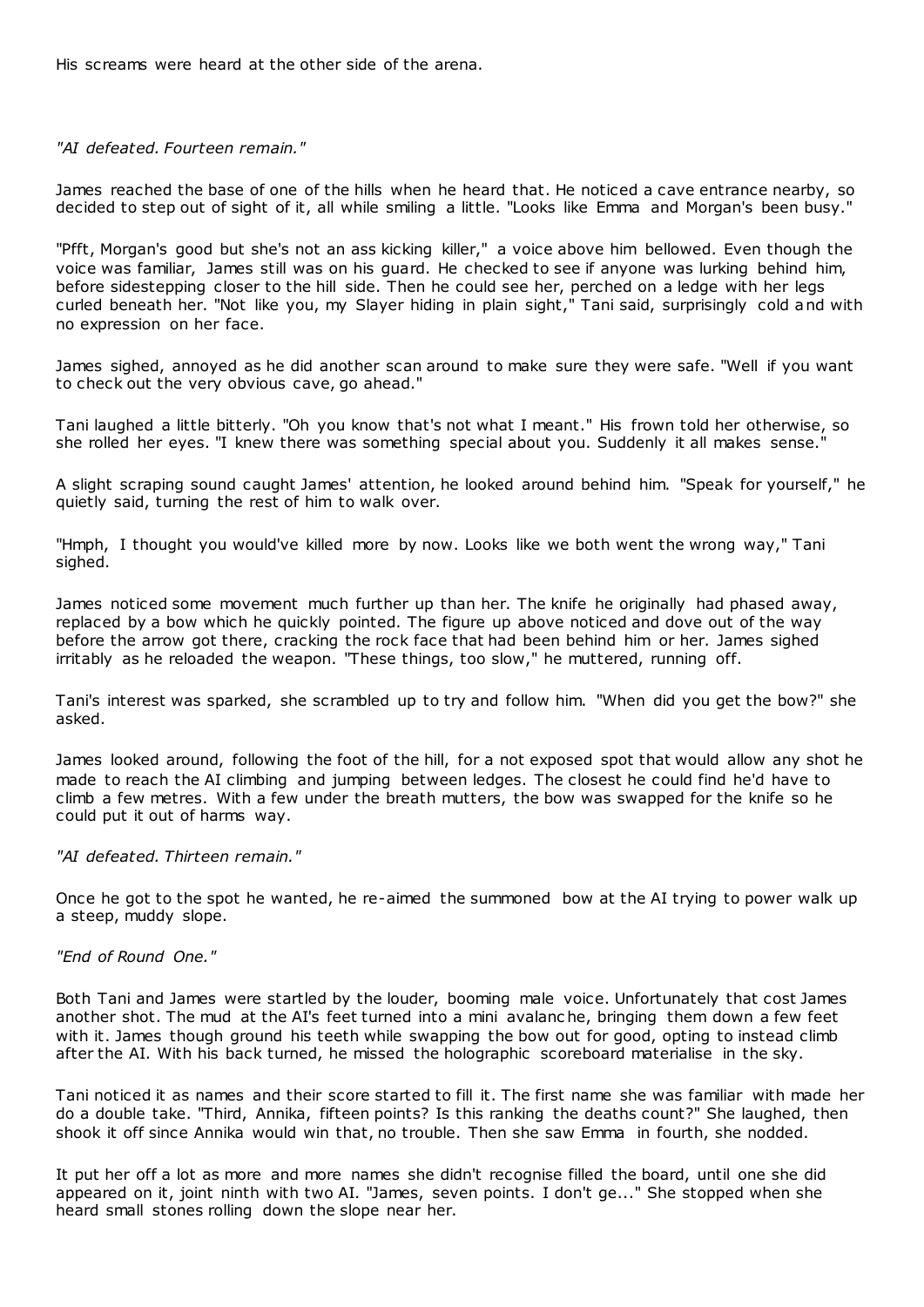## *"AI defeated. Twelve remain."*

Tani cringed, then glanced up to retrace its path. As she thought, someone was in the same spot James fired at the first time, crouching behind a rock having a good look around. Tani quickly stepped backwards into the hill face so she wouldn't be seen. "This is gonna be easy," she giggled. "Though if Annika can score kills, it's gotta be."

A loud popping sound put Jessie off from trying to escape the overgrowth, and into what looked like daylight.

## *"Player defeated. Six remain."*

She kept going with a worried look on her face, until she reached a different clearing covered in flowers. "Oh," she said with disinterest.

Jessie headed back, leaving Annika behind with a new bullet wound in the forehead in amongst the thorny roses. Even the wasp like creatures and flies were giving her a wide berth.

"Hmm, I wonder who the four dead are," Tani mumbled as she struggled to climb up the rocky steep path with a spear in tow. Occasionally she glanced up to check if her target was still in their hiding spot.

"Probably the pain loving weirdo and those other two..." Her voice turned a little bitter, "it won't be Morgan." She shook it off, "it better not be anyway." She reached the ledge she was aiming for, a one with a perfect side shot of the AI behind their rock.

"I'll show you," Tani sneered, aiming the spear. She was about to throw when her eye fell on the bow in the AI's arms. That made her hesitate. If she missed, she'd likely be spotted.

A male voice yelled from far above. Tani and the bow-woman looked around and up the cliff face, missing a man falling over the side to his death. Tani did notice the blur in her peripheral and heard his brief yelp, her head darted down to check it wasn't one of her own.

## *"AI defeated. Eleven remain."*

Tani sighed in relief and turned quickly before the other AI spotted her. They seemingly hadn't, the AI had aimed their bow up at the cliff side. Tani panicked and tossed her spear in their direction. At the same time the AI noticed her and quickly re-aimed. The spear smashed into the already fragile, cracked hillside before the AI released their finger. Next thing they knew they were hurtling themselves over the ledge to get away from the boulders about to land on their head.

"Huh, good enough," Tani said with a shrug. The spear rematerialised in her hand. She then waited for the confirmation, watching for any signs of life. The computer didn't say anything. Just in case she started to climb down on the safer side.

The noise near the bottom from the rocks smashing into the ground made her ears ring. She dropped down at the cave entrance, unaware she was being watched from inside.

Tani gingerly approached the landslide with her spear ready to throw. The cave dweller charged out of the cave, brandishing a knife.

She only noticed when their shadow cast over her. The computer's muffled voice called out, *"AI defeated. Ten remain,"* as she turned to face her attacker.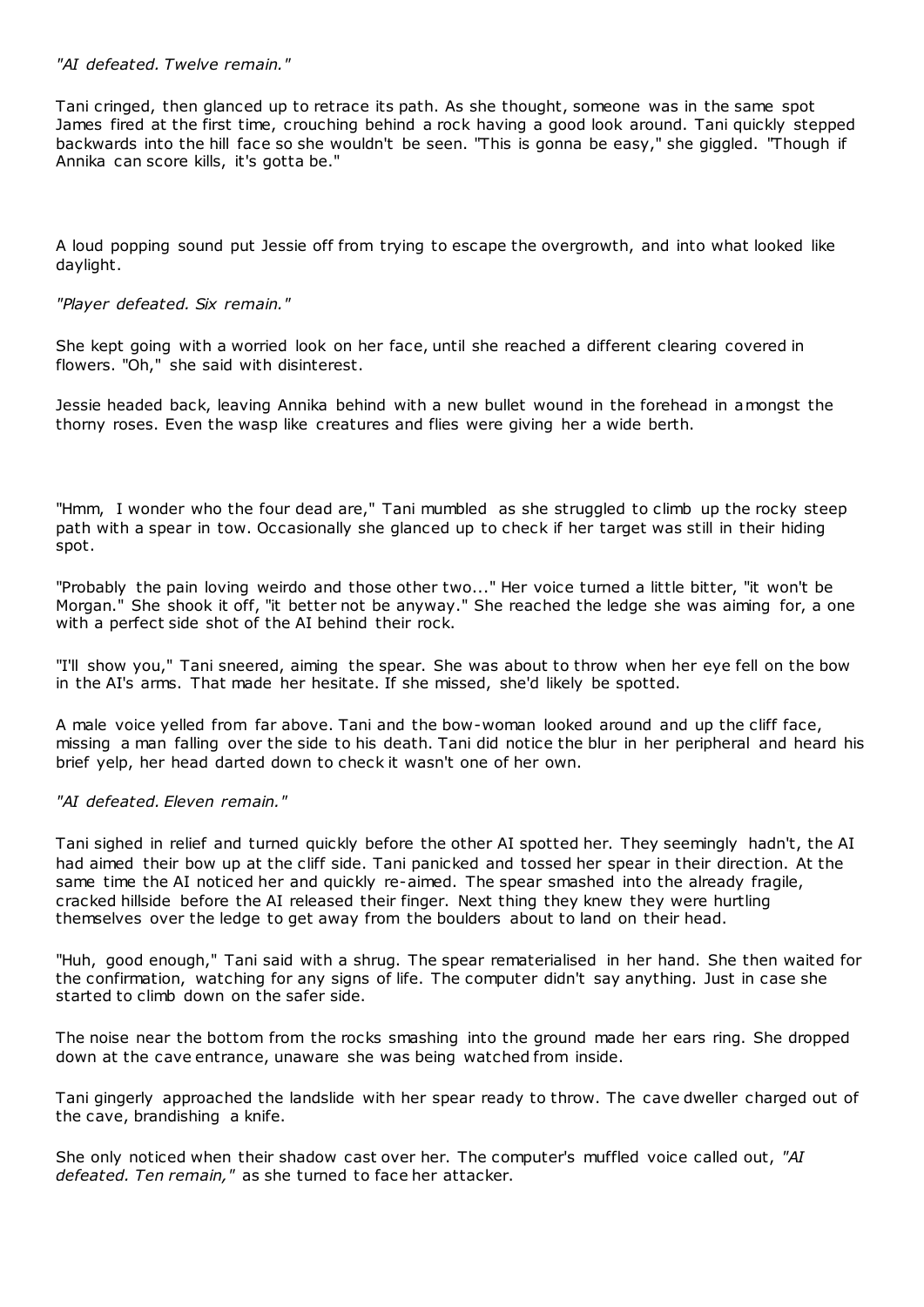Three quarters of the way up the hill, James had quickened his downward pace, opting to jump down some of the ledges. He knew there was no way he could get to them in time, so stopped and reluctantly aimed the bow. Tani was already down by the time he was ready to fire.

### *"Player defeated. Five remain."*

The AI seemed to hear or sense him. They bolted towards the woods. James changed his aim and fired. The arrow struck him or her in the leg, slowing them down significantly. He continued his rush down the hill to go after them.

The same announcement echoed around the dilapidated maze like halls. Morgan huffed, regretting following a terrified AI armed only with knuckle dusters into the supposed tiny looking cottage. She silently wondered who was left as she tried one of the many doors.

To her relief that one lead into a room with stairs. It didn't last. Something sharp and metallic flew toward her. She ducked down, then heard a crunch of metal going through wood.

Quickly she armed herself with the knife, and threw it it in the same direction. There was a scream, then a few thuds as a woman rolled down the stairs.

Morgan's knife reappeared in her hand while she frowned up at the stairs, the top coated in darkness.

*"AI defeated. Nine remain."*

"Half way there," Morgan mumbled as she headed upstairs.

Unknown to Morgan, she wasn't the only player who'd fallen for the small cottage ruse. Jessie hurried inside in the middle of a sneezing fit, her nose beet red and her eyes watering.

"Does it have to be that realistic?" she growled while swiping off some pollen from her shoulder.

At first the house looked normal. It was just a small room that greeted her. She cautiously headed for the door to the right and immediately ended up in the maze without realising. At least not until she'd walked down a ten metre long corridor.

She turned back and went through the same door she entered, only she didn't end up where she started.

"What the..." Jessie grumbled as she peered around the small corner room with some narrow stairs. She turned around to go back.

The door she came through swung open, forcing her to stumble back to avoid getting smashed in the face. She continued to back off when she noticed what, or who had opened the door; two AI, one armed with a dual knife like Emma's and a deadly looking axe.

"Oh sho..." Jessie stammered, stepping backwards onto the stairs, all while reaching for the quiver bag on her back. One charged for her, so she quickly fired in his general direction. He fell, temporarily getting in the other's way.

### *"AI defeated. Eight remain."*

Jessie took the opportunity to leg it up the stairs. Almost at the top, the remaining AI tossed the knife up at her. She turned to go around into a corridor almost in time, instead it swiped by her arm.

The first door she came to she nearly ran into, thought better of it and ran to go through the next one. She ended up in a large, dreary room filled with sheet covered furniture. One door on each side of her,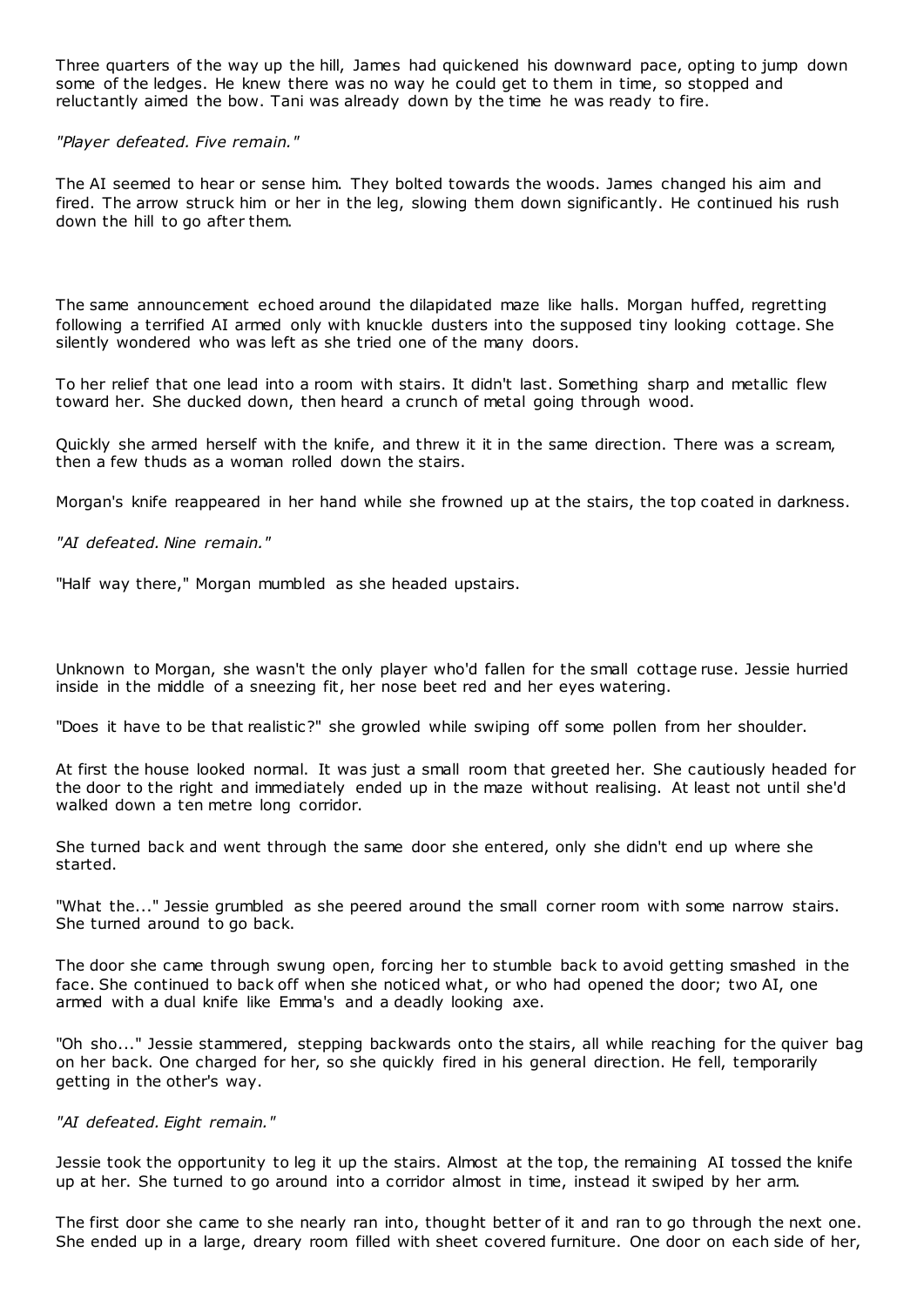both identical. It seemed obvious that the one on her right would lead her back where she came, if t he cottage was normal anyway. Since it clearly wasn't, she ran for it.

Carefully she opened the door, only for a hand to emerge from behind a covered bookshelf beside her, and grab her by the chin, covering her mouth tightly. The figure emerged, bringing a curved, slender sword up to her neck and chest.

Loud hurried footsteps and many loud clatters briefly got the AI's attention. He then pushed her into the room she was going toward anyway, then to the side behind the wall separating them.

*"AI defeated. Seven remain."*

Jessie heard another door creak open. Her hostage taker tightened his grip.

"If your team mate tries anything, I'll kill you," the AI hissed.

Jessie rolled her eyes and tried to shake her head, instead she had to settle for imagining it.

A many number of footsteps hurried into the neighbouring room. The pair heard nervous whispering, as well as the door closing gently. The AI she was stuck with smiled deviously before charging out, dragging her with him. The sword once again pushed against her neck and shoulders.

"Stop or she dies!" he roared in someone's face. They instinctively stepped back, then aimed a spear back at him.

"Um," someone pressed against the door sniggered nervously.

The two laughed it off, the spear was lowered. "Phew, I thought we were in huge trouble there," she said.

"There's three of you, why are you all in such a state? It's only a rank seven." the hostage taker asked them, his tone sounded accusing when he noticed the third person in the room. The same AI that had killed Tani, sporting a smug expression while juggling between his trio of weapons. "Your eleven should be able to squash it."

The guy at the door made a brief, disbelieving, "ha," sound whilst widening his eyes.

"Try adding three to that," the spear user said. The hostage taker scowled, he seemed a little offended.

"There's four of us now. That should also overwhelm the odds," the smug AI said while gesturing their dual knife in Jessie's direction. Despite their words they trembled long before Jessie stared coldly at them.

The hostage taker sneered toward her. "They're right. Maybe I won't need you after a..."

A loud thud and a frightened yelp cut him off. His attention bolted toward the first door, which had been torn off his hinges, taking some of the frame and wall with it. The door itself fallen on top of the guy previously holding it closed. The other two scrambled to the far opposite side of the room. The woman didn't stop there, she kept going past Jessie and into the room behind them.

James stepped inside, slowly, right onto the fallen door. A timid and muffled *ow* immediately leaked out from under it. Jessie had to laugh as James frowned down near his feet.

The hostage taker fumbled a bit before re-threatening. Jessie noticed he was trembling, allowing her to shimmy a bit out of his grip, not enough for him to notice. "St... stop dies or she... I mean..." He looked mad at his last remaining teammate. "What are you waiting for rank eleven?"

The smug aura started to lift, blown away by a gust of fear. They limped backwards, grimacing. The first AI noticed the stab wound in his leg. "Mmm well, he already has the weapons I do so... no benefit for me, and..." He turned and tried to flee through the last remaining closed door.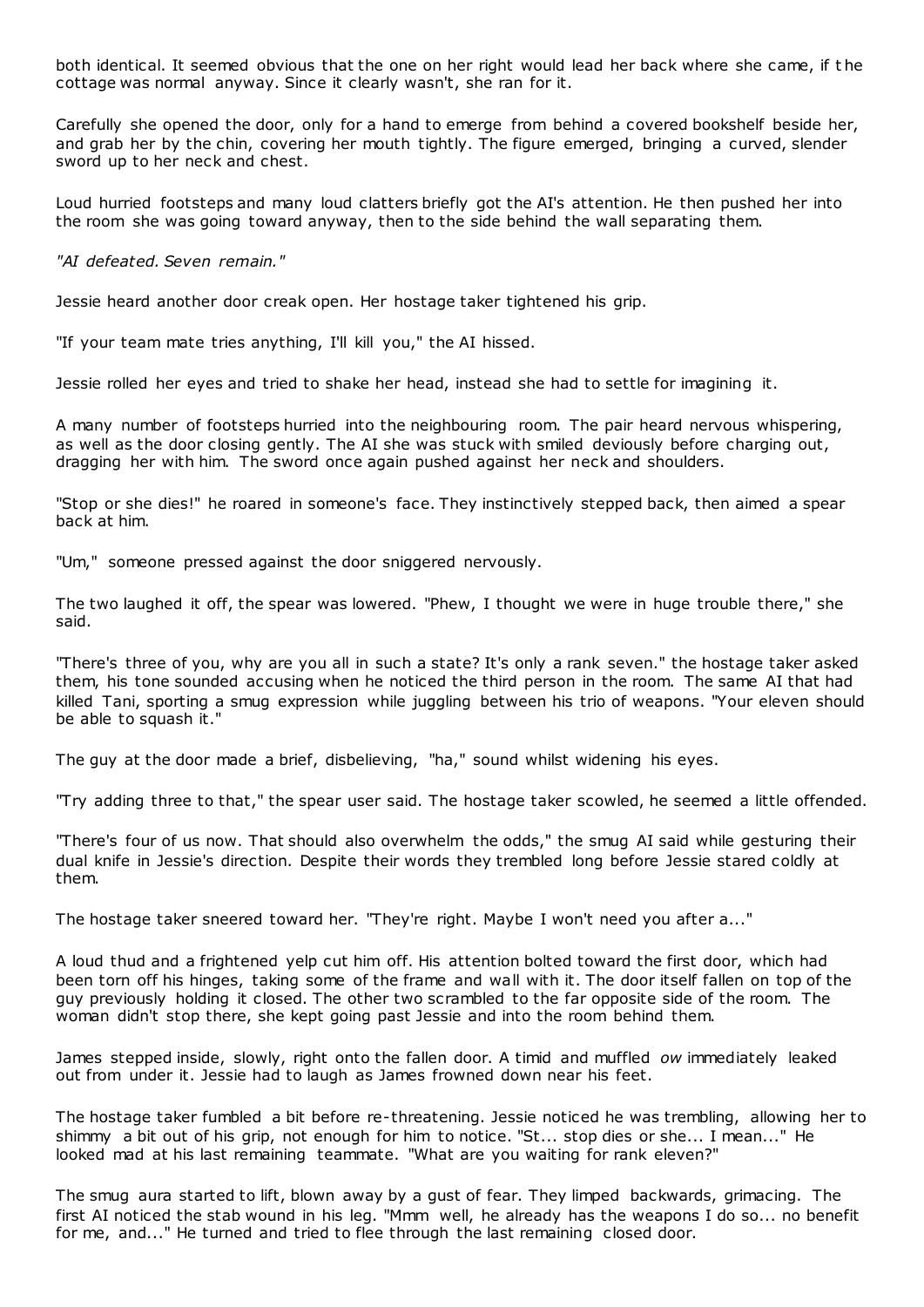He'd barely grasped the handle when the wall beside it seemed to explode inwardly, sending a wave of dust and bricks toward everyone else. James side stepped a smidgen while covering his face. The hostage taker backed off a bit with Jessie, she meanwhile closed her eyes and summoned an axe from behind her back.

Morgan stumbled through the haze, coughing. She tried to look around, then back at the hole, her face growing slightly more irritated. "Aaw man, it even happens through the walls."

Jessie elbowed the confused and worried AI in the ribs, which loosened his grip and allowed her to swing around to push a fist up into his chin. Down he went.

"Okay," James said lightly with a smile and a shrug. He quickly leapt down to confront the only one he assumed was left, since Morgan was too busy patting her dusty arms down and coughing.

Tani's killer meanwhile lunged for Morgan with no hesitation but she started to walk forward so he missed entirely. Instead he stumbled almost into James, who only then recognised him.

The AI on the ground crawled out painfully to get to the only open door that wasn't on the floor. They had to divert around Jessie and the AI crossing weapons while he was on the ground. Doing so caught Morgan's attention.

"Oh, those are some nice punching thingies," she said as if she were reading a menu.

The AI glanced down at their metal claws on their fists, whimpered, and continued at a faster pace into the room.

"Hey, two for one!" Morgan sounded ecstatic as soon as she disappeared out of sight of the others.

*"AI defeated. Six remain."*

Tani's killer ended up with a knife to the gut, then tossed aside like a rag doll. "Hmm, fair's fair," James said, swapping the knife for a crossbow. He didn't like the look of it and instantly thought about summoning the first bow he got.

*"AI defeated. Five remain."*

*"End of Round Two."*

The loud voice startled Jessie for a brief moment. The AI kicked her aside. On a nearby intact wall the holographic scoreboard reappeared. Jessie quickly changed her weapon to the bow.

"Oh no fair!" Morgan cried from the other room. "No, stay still! I'm not losing to James."

*"AI defeated. Four remain."*

Jessie quickly aimed while trying not to laugh. She released the arrow as the AI scrambled to their feet. It shot straight through his stomach. Only a second later another arrow punctured his chest from a different direction.

*"AI defeated. Three remain."*

Jessie sighed in relief, then smiled. "Was that mine or yours?" She noticed a hand extend out for her.

"Yours," James replied.

It was instinct to reach for his hand, but Jessie thought to stop part way. She shook her head, "I'm okay," then she stood up on her own.

Morgan stomped into the room, breaking any awkwardness in the air. "Why the hell am I still third?"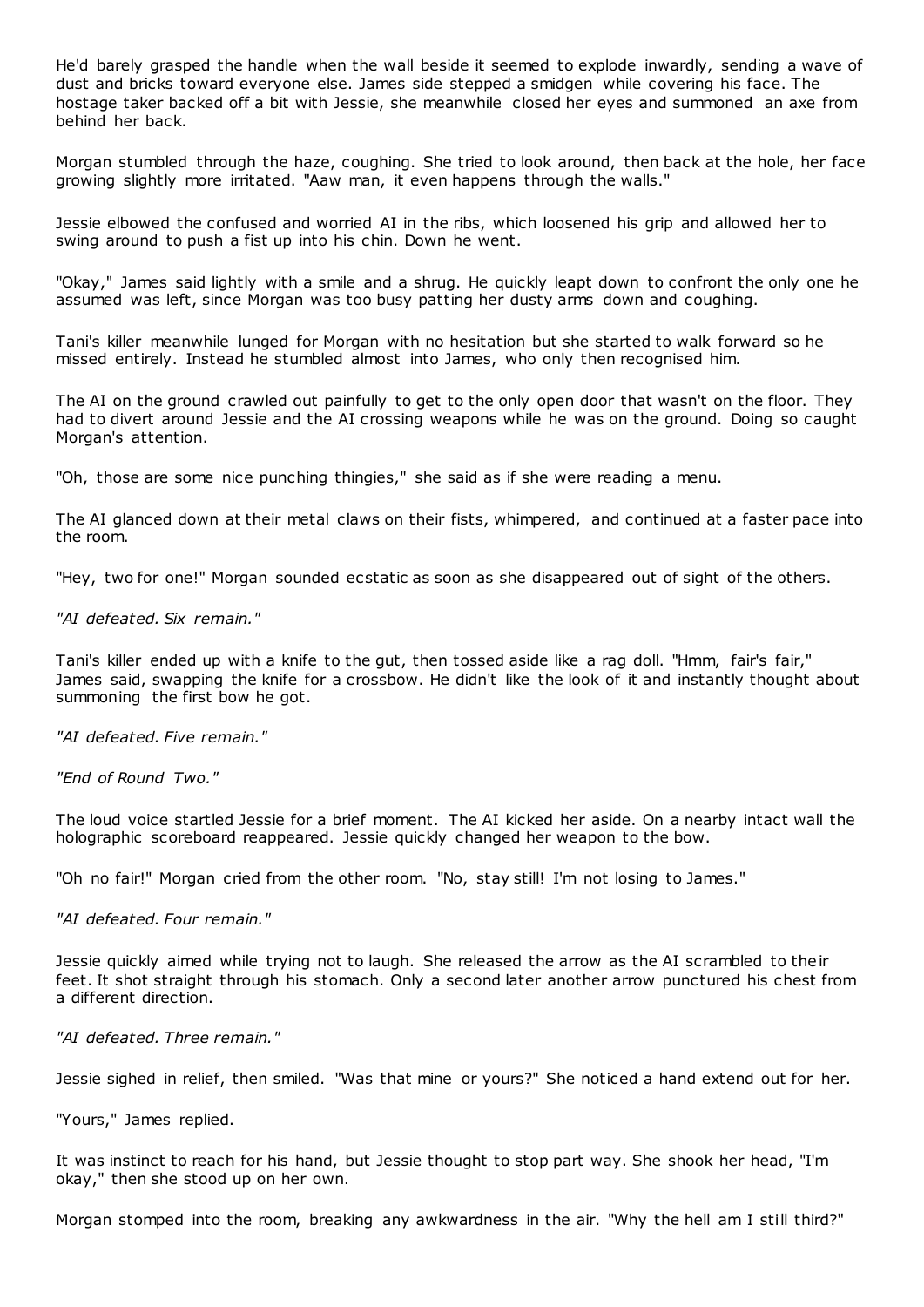"Does it matter?" Jessie groaned.

"Well, maybe?" Morgan snapped defensively, "there's a score and it makes no sense. Come on, lets go find the last chumps. This game is far too easy." She walked back the way she came, through the hole in the wall.

"Easy? I nearly had my throat cut," Jessie muttered.

"Oh come on, three more and we've won!" Morgan yelled from the next room. Jessie and James had no choice but to follow her.

Even though she was faced by three of them, Emma still had a smile on her face. They converged slowly to intimidate her but it did the opposite, she started dipping between them. The one she landed on assumed a guard stance.

"No, guns are lame. Do you have a flamethrower, chainsaw?" Emma asked. She didn't give him time to answer before she was dipping between the other two.

The gun toting AI glanced at the one armed with a massive sword that needed to be held with two hands, both were confused. The third grew impatient and ran to confront her, swinging a similar sword.

"Hey, I wasn't done!" Emma scolded him. Then she smiled and shrugged, "but okay, I like swords." She extended her blade and ducked the first clunky attack.

Morgan, James and Jessie heard the commotion after they left the so called cottage. Morgan took off first, back into the woods to Jessie's relief. She had to suffer one last sneeze on the way after her.

They arrived at a small stream as a gun shot rang out. James stalled for a second, looking more than a little shocked. Jessie stopped and glanced back to check on him.

*"Player defeated. Four remain."*

"It's probably an unknown. Who else could be left? Tani?" Jessie said with a wavering voice.

James shook his head, "it's not her."

The pair continued on, following the stream to a small lake. It didn't take them long to re-find Morgan, charging toward the three AI.

"So what do you think, was the death lame enough for her?" the sword user AI sneered. The other two laughed with him until he grunted and inadvertently spat blood in their faces. As soon as he dropped they saw an axe shimmer out of his back and appear back into the approaching Morgan's hands.

*"AI defeated. Two remain."*

They brandished their weapons, ready to attack her until they noticed James and Jessie enter the scene as well. Both tensed while eyeing up their last opponents. They each lingered on Jessie the longest at different times.

Unaware of that Morgan switched to her newest sword, only she didn't need to use both hands to wield it. "Which one of you wants to die next?"

"Her," the third AI armed with the same, eyeing Jessie.

"Oh sure, pick on the poor sod stuck in unlucky seventh," she tutted.